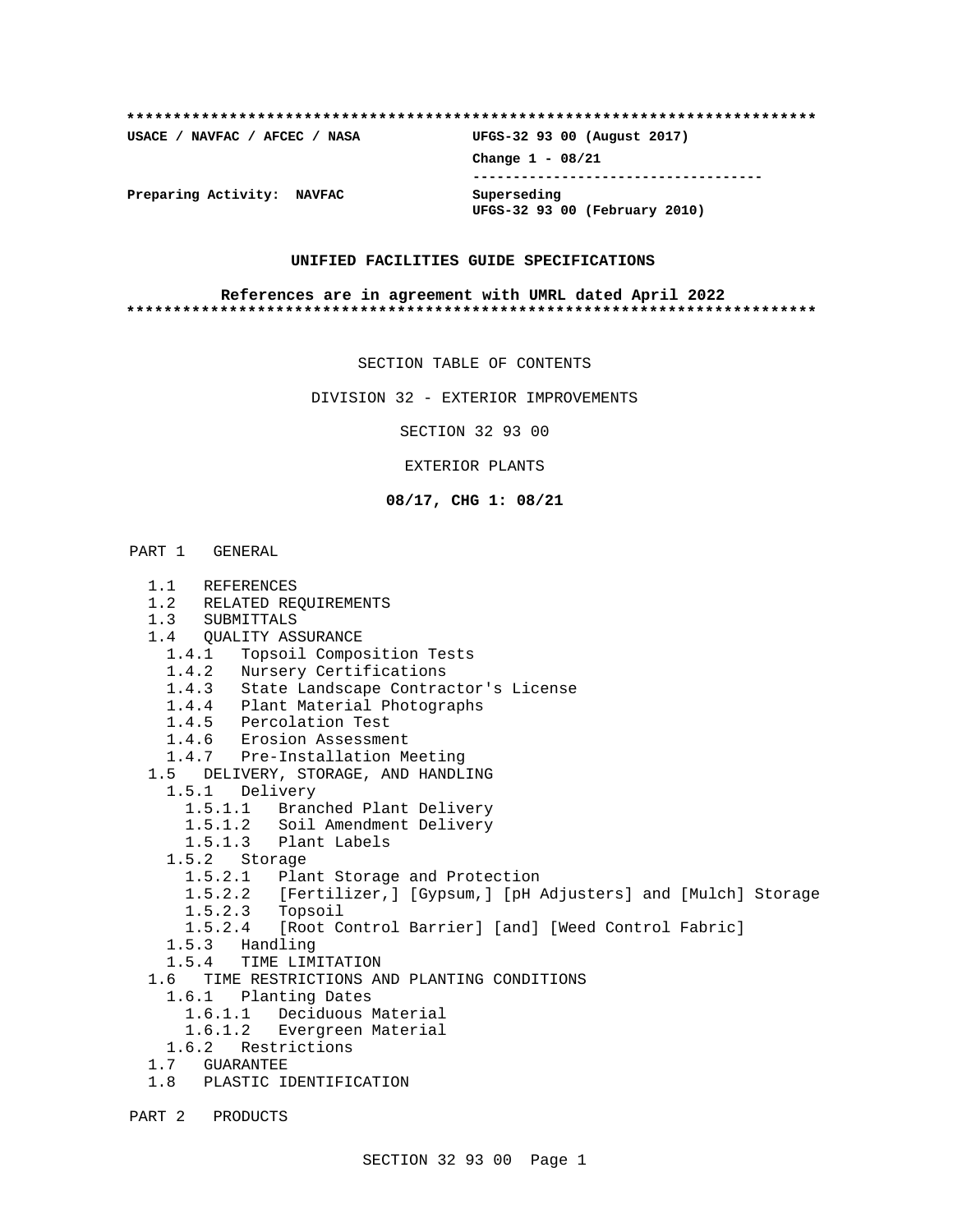- 2.1 PLANTS 2.1.1 Regulations and Varieties 2.1.2 Shape and Condition 2.1.2.1 Deciduous Trees and Shrubs 2.1.2.2 Evergreen Trees and Shrubs 2.1.2.3 Ground Covers and Vines 2.1.3 Plant Size 2.1.4 Root Ball Size 2.1.4.1 Mycorrhizal fungi inoculum 2.1.5 Growth of Trunk and Crown 2.1.5.1 Deciduous Trees 2.1.5.2 Palms 2.1.5.3 Deciduous Shrubs 2.1.5.4 Coniferous Evergreen Plant Material 2.1.5.5 Broadleaf Evergreen Plant Material<br>2.1.5.6 Ground Cover and Vine Plant Materia Ground Cover and Vine Plant Material 2.2 TOPSOIL<br>2.2.1 Exis Existing Soil 2.2.2 On-Site Topsoil 2.2.3 Off-Site Topsoil 2.2.4 Composition 2.3 SOIL CONDITIONERS 2.3.1 Lime 2.3.2 Aluminum Sulfate Sulfur 2.3.4 Iron<br>2.3.5 Peat Peat<br>Sand  $2.3.6$  2.3.7 Perlite 2.3.8 Composted Derivatives 2.3.8.1 Particle Size 2.3.8.2 Nitrogen Content 2.3.9 Gypsum 2.3.10 Vermiculite 2.3.11 Rotted Manure 2.4 PLANTING SOIL MIXTURES 2.5 FERTILIZER 2.5.1 Granular Fertilizer 2.5.2 Fertilizer Tablets 2.6 WEED CONTROL FABRIC 2.6.1 Roll Type Polypropylene or Polyester Mats<br>2.7 DRAINAGE PIPE FOR PLANT PITS AND BEDS 2.7 DRAINAGE PIPE FOR PLANT PITS AND BEDS<br>2.8 MULCH 8 MULCH<br>2.8.1 I Inert Mulch Materials 2.8.2 Organic Mulch Materials 2.8.3 Recycled Organic Mulch 2.9 STAKING AND GUYING MATERIAL 2.9.1 Staking Material 2.9.1.1 Tree Support Stakes<br>2.9.1.2 Ground Stakes Ground Stakes 2.9.2 Guying Material 2.9.2.1 Guying Wire 2.9.2.2 Guying Cable 2.9.3 Hose Chafing Guards<br>2.9.4 Flags 2.9.4 Flags<br>2.9.5 Turnbu Turnbuckles
	- 2.9.6 Deadmen
	- 2.9.7 Metal Anchors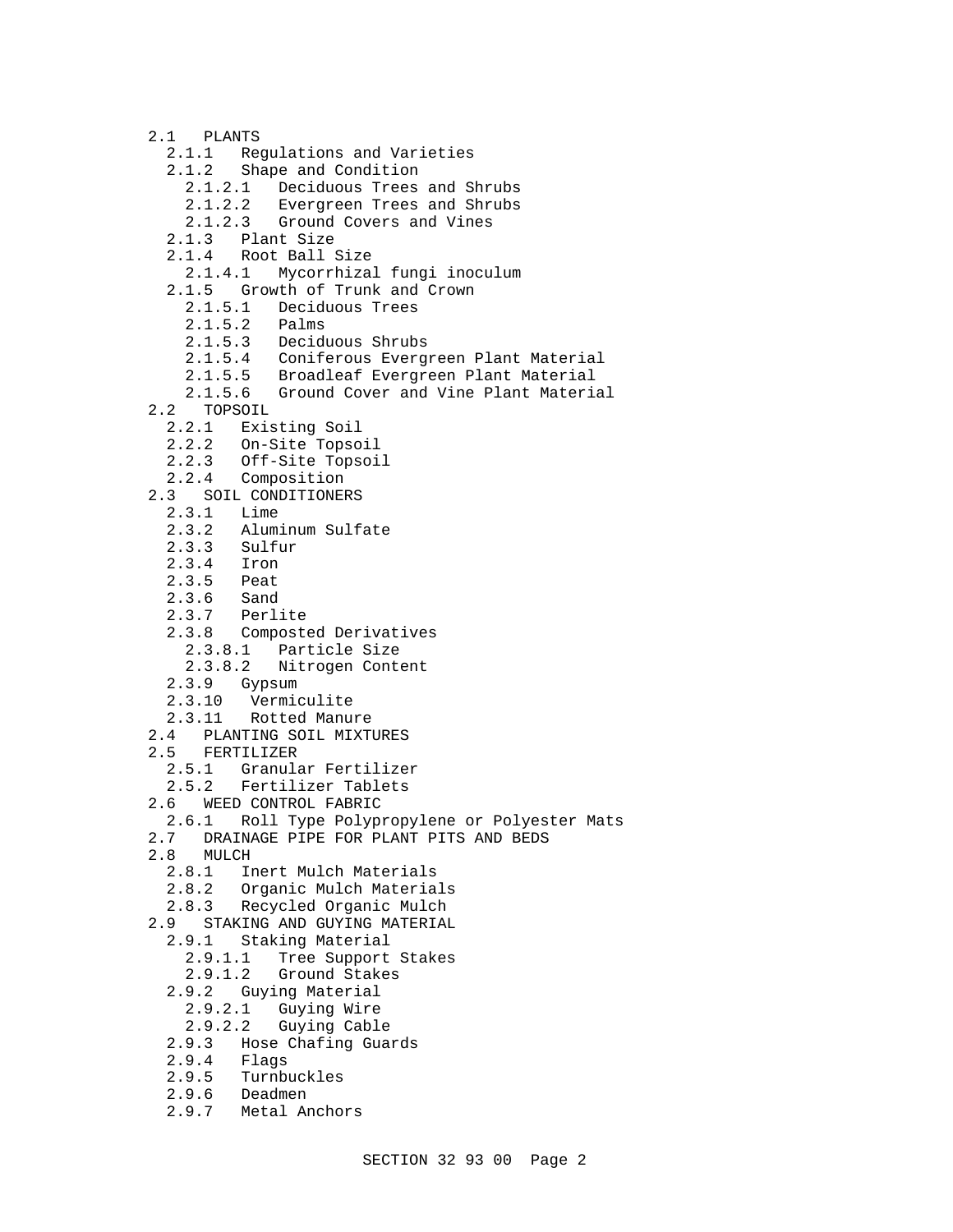- 2.9.7.1 Driven Anchors
- 2.9.7.2 Screw Anchors
- 2.10 EDGING MATERIAL
	- 2.10.1 Wood Edging
	- 2.10.2 Recycled Plastic Edging
	- 2.10.3 Concrete Edging
- 2.11 ANTIDESICCANTS
- 2.12 EROSION CONTROL MATERIALS
	- 2.12.1 Erosion Control Blanket
	- 2.12.2 Erosion Control Fabric
	- 2.12.3 Erosion Control Net
	- 2.12.4 Hydrophilic Colloids
	- 2.12.5 Erosion Control Material Anchors
- 2.13 ROOT CONTROL BARRIER<br>2.14 WATER
- 2.14 WATER<br>2.15 MYCORE
- 2.15 MYCORRHIZAL FUNGI INOCULUM<br>2.16 SOURCE QUALITY CONTROL
- 2.16 SOURCE QUALITY CONTROL
- PART 3 EXECUTION
	- 3.1 EXTENT OF WORK
	- 3.2 ALTERNATIVE HERBICIDE TREATMENT (SOLARIZING SOIL)
	- 3.3 PREPARATION
		- 3.3.1 Protection
		- 3.3.2 Layout
		- 3.3.3 Erosion Control
		- 3.3.4 Soil Preparation
			- 3.3.4.1 pH Adjuster Application Rates
			- 3.3.4.2 Soil Conditioner Application Rates
			- 3.3.4.3 Fertilizer Application Rates
		- 3.3.5 Root Control Barrier
		- 3.3.6 Subsoil Drainage for Plant Pits and Beds
	- 3.4 PLANT BED PREPARATION
	- 3.5 PLANT INSTALLATION
		- 3.5.1 Individual Plant Pit Excavation
		- 3.5.2 Plant Beds with Multiple Plants
		- 3.5.3 Handling and Setting
			- 3.5.3.1 Balled and Burlapped Stock
			- Bare-Root Stock
			- 3.5.3.3 Container Grown Stock
			- 3.5.3.4 Ground Covers and Vines
		- 3.5.4 Earth Mounded Watering Basin for Individual Plant Pits
		- 3.5.5 Weed Control Fabric Installation
		- 3.5.6 Erosion Control Material
		- Placement of Mulch Topdressing
		- 3.5.8 Mulch Topdressing
		- 3.5.9 Installation of Edging
		- 3.5.10 Fertilization
			- 3.5.10.1 Fertilizer Tablets
			- 3.5.10.2 Granular Fertilizer
		- 3.5.11 Watering
		- 3.5.12 Staking and Guying
		- 3.5.12.1 Staking
		- 3.5.12.2 Guying
		- 3.5.12.3 Chafing Guards
		- $3.5.12.4$
		- 3.5.12.5 Wood Ground Stakes
		- 3.5.12.6 Iron Anchors
		- 3.5.12.7 Steel Screw Anchors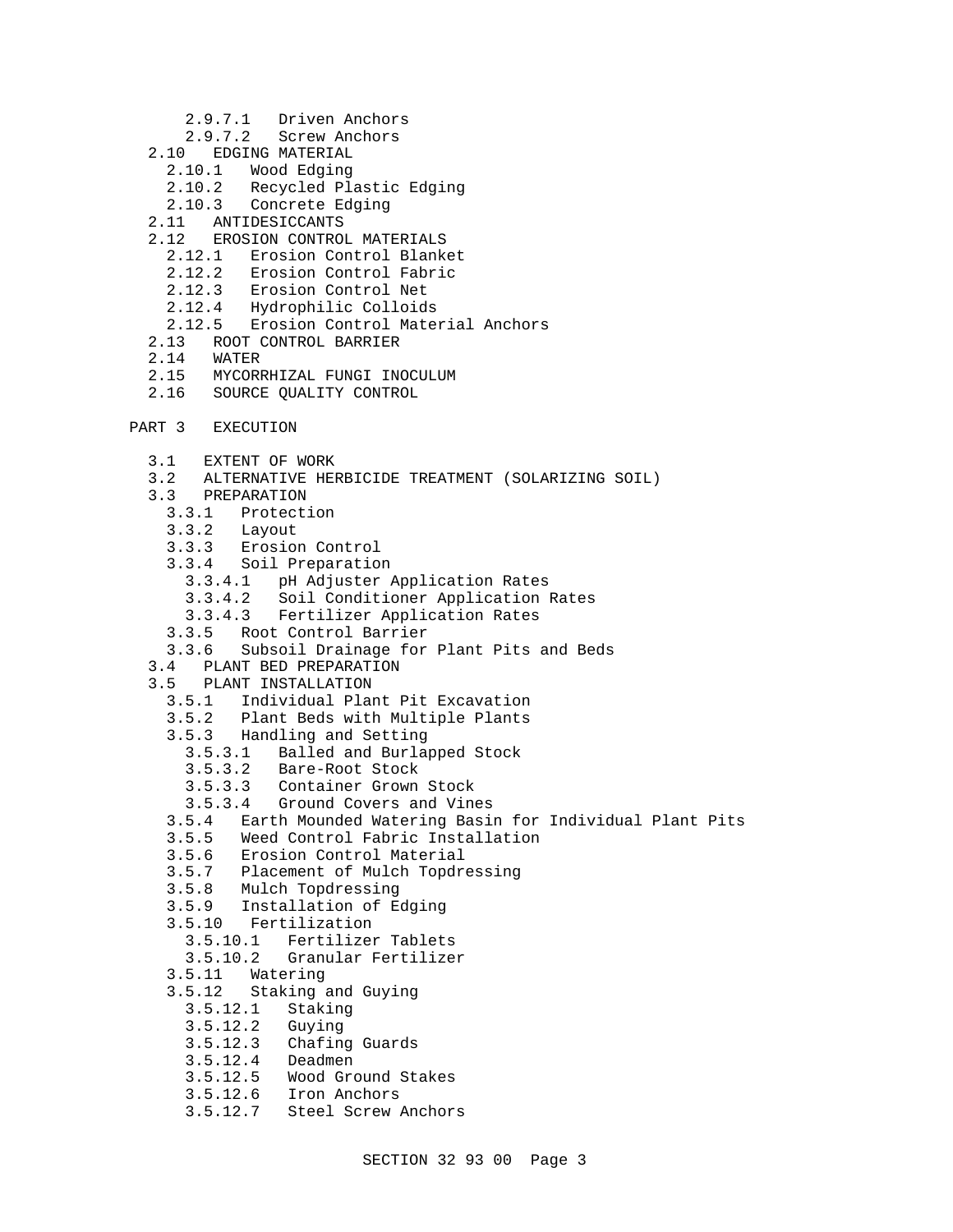3.5.12.8 Flags 3.5.13 Pruning 3.5.13.1 Trees and Shrubs 3.5.13.2 Wound Dressing 3.6 RESTORATION AND CLEAN UP 3.6.1 Restoration 3.6.2 Clean Up

-- End of Section Table of Contents --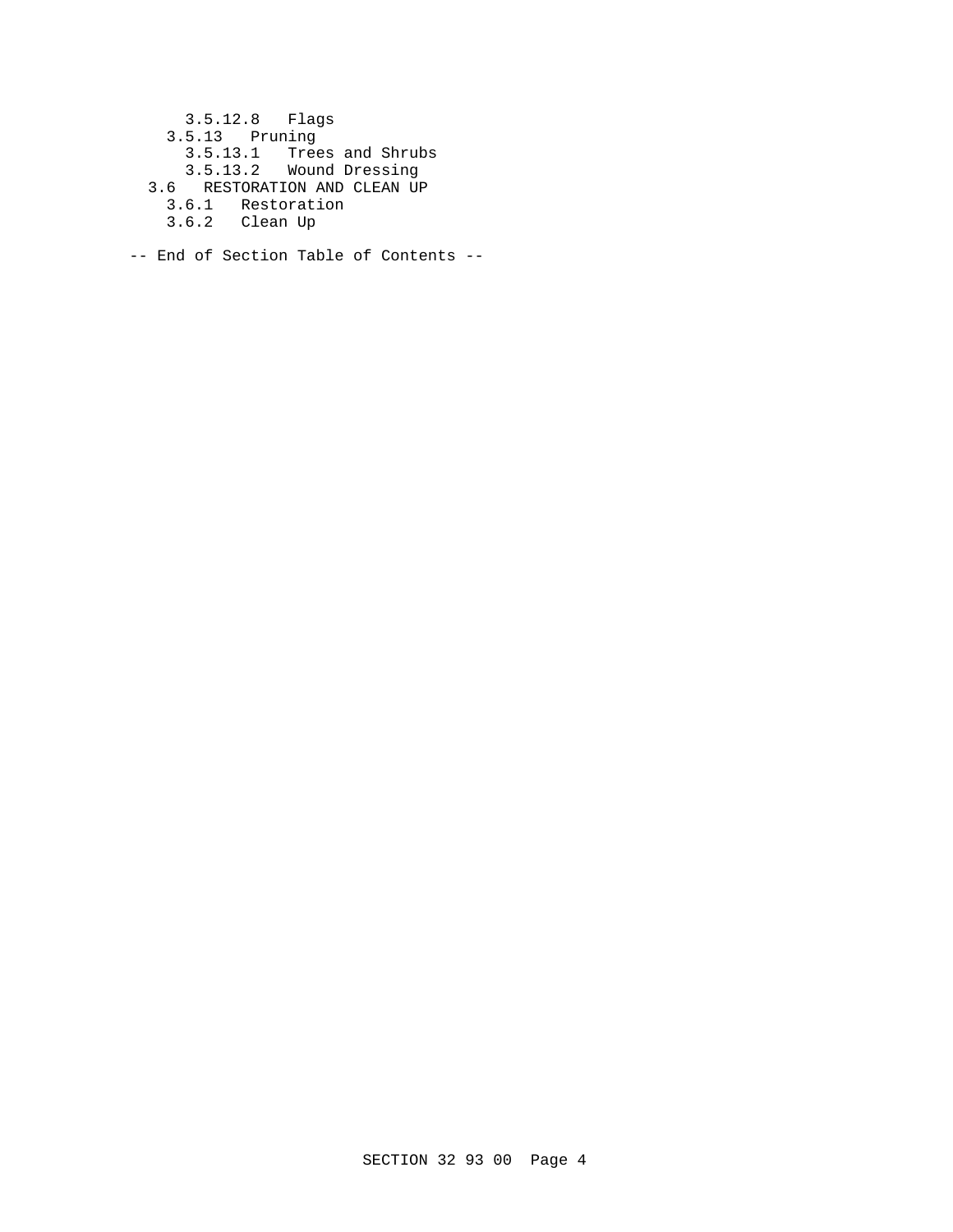USACE / NAVFAC / AFCEC / NASA

UFGS-32 93 00 (August 2017) Change  $1 - 08/21$ ------------------------------------Superseding UFGS-32 93 00 (February 2010)

Preparing Activity: NAVFAC

#### UNIFIED FACILITIES GUIDE SPECIFICATIONS

References are in agreement with UMRL dated April 2022 

SECTION 32 93 00

EXTERIOR PLANTS 08/17, CHG 1: 08/21

NOTE: This guide specification covers the requirements for exterior planting. Adhere to UFC 1-300-02 Unified Facilities Guide Specifications (UFGS) Format Standard when editing this guide specification or preparing new project specification sections. Edit this quide specification for project specific requirements by adding, deleting, or revising text. For bracketed items, choose applicable item(s) or insert appropriate information. Remove information and requirements not required in respective project, whether or not brackets are present. Comments, suggestions and recommended changes for this guide specification are welcome and should be submitted as a Criteria Change Request (CCR). NOTE: The following information must be shown on the project drawings: 1. All areas to be planted, with plant layout provided. 2. Plant list. 3. Subsurface drainage. 4. Planting accessories.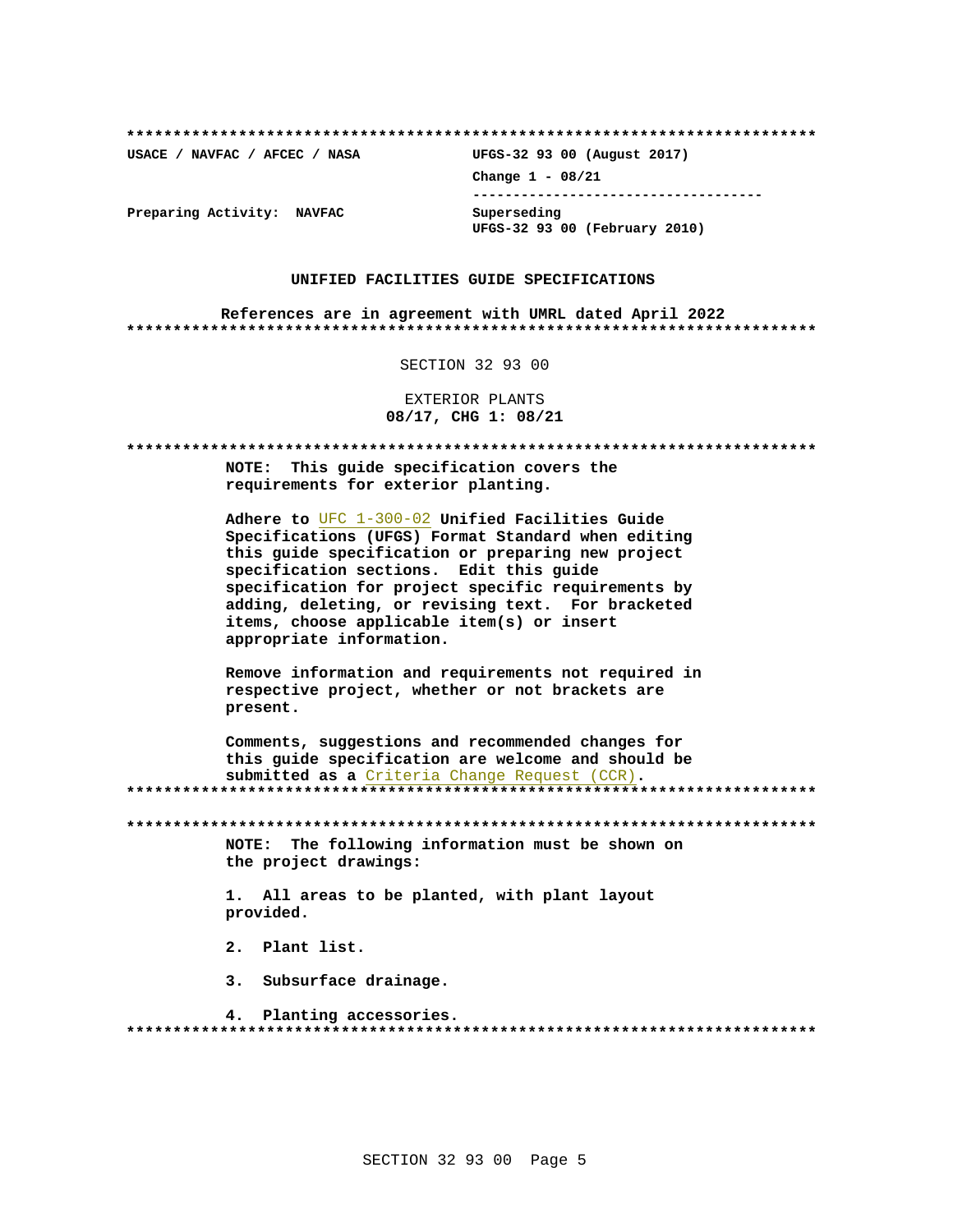#### PART 1 GENERAL

## 1.1 REFERENCES

NOTE: This paragraph is used to list the publications cited in the text of the guide specification. The publications are referred to in the text by basic designation only and listed in this paragraph by organization, designation, date, and title.

Use the Reference Wizard's Check Reference feature when you add a Reference Identifier (RID) outside of the Section's Reference Article to automatically place the reference in the Reference Article. Also use the Reference Wizard's Check Reference feature to update the issue dates.

References not used in the text will automatically be deleted from this section of the project specification when you choose to reconcile references in the publish print process. 

The publications listed below form a part of this specification to the extent referenced. The publications are referred to within the text by the basic designation only.

AMERICAN WOOD PROTECTION ASSOCIATION (AWPA)

| AWPA P5                   | (2015) Standard for Waterborne<br>Preservatives                                                                |
|---------------------------|----------------------------------------------------------------------------------------------------------------|
| AWPA T1                   | (2021) Use Category System: Processing and<br>Treatment Standard                                               |
| AWPA U1                   | (2021) Use Category System: User<br>Specification for Treated Wood                                             |
| AMERICANHORT (AH)         |                                                                                                                |
| ANSI/ANLA Z60.1           | (2004) American Standard for Nursery Stock                                                                     |
| ASTM INTERNATIONAL (ASTM) |                                                                                                                |
| <b>ASTM A580/A580M</b>    | (2018) Standard Specification for<br>Stainless Steel Wire                                                      |
| ASTM C4                   | (2004; R 2014) Standard Specification for<br>Clay Drain Tile and Perforated Clay Drain<br>Tile                 |
| ASTM C602                 | (2020) Agricultural Liming Materials                                                                           |
| ASTM C700                 | (2018) Standard Specification for<br>Vitrified Clay Pipe, Extra Strength,<br>Standard Strength, and Perforated |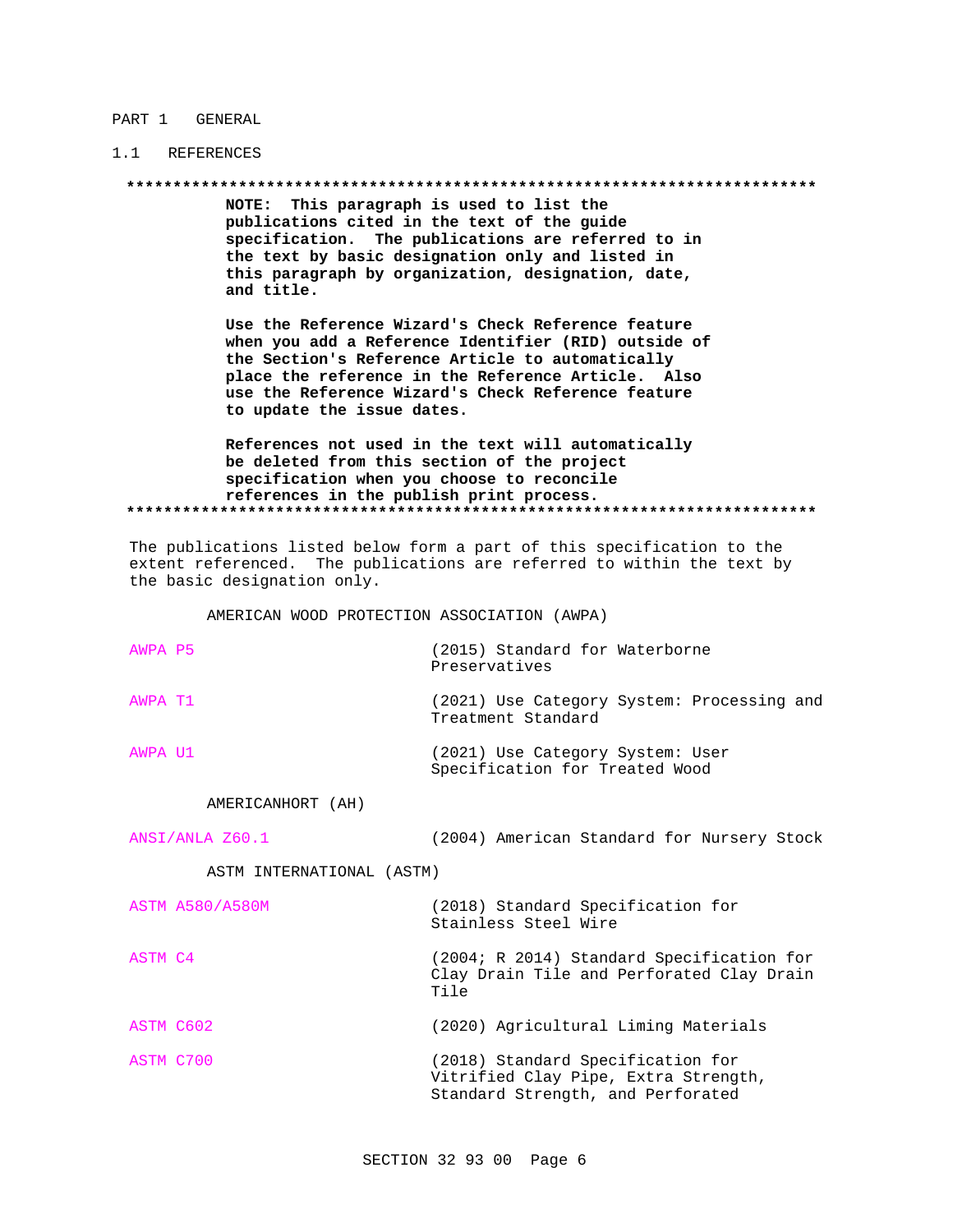| ASTM D2729                            | (2017) Standard Specification for<br>Poly(Vinyl Chloride) (PVC) Sewer Pipe and<br>Fittings                                                                                 |
|---------------------------------------|----------------------------------------------------------------------------------------------------------------------------------------------------------------------------|
| ASTM D3034                            | (2016) Standard Specification for Type PSM<br>Poly(Vinyl Chloride) (PVC) Sewer Pipe and<br>Fittings                                                                        |
| ASTM D4427                            | (2018) Standard Classification of Peat<br>Samples by Laboratory Testing                                                                                                    |
| ASTM D4972                            | (2018) Standard Test Methods for pH of<br>Soils                                                                                                                            |
| ASTM D5268                            | (2019) Topsoil Used for Landscaping<br>Purposes                                                                                                                            |
| ASTM D5539                            | (2013) Seed Starter Mix                                                                                                                                                    |
| ASTM D5852                            | (2000; R 2007; E 2014) Standard Test<br>Method for Erodibility Determination of<br>Soil in the Field or in the Laboratory by<br>the Jet Index Method                       |
| ASTM D6155                            | (2019) Nontraditional Coarse Aggregate for<br>Bituminous Paving Mixtures                                                                                                   |
| ASTM D6629                            | (2001; R 2012; E 2012) Selection of<br>Methods for Estimating Soil Loss by Erosion                                                                                         |
| ASTM F667/F667M                       | (2016; R 2021) Standard Specification for<br>3 through 24 in. Corrugated Polyethylene<br>Pipe and Fittings                                                                 |
| L.H. BAILEY HORTORIUM (LHBH)          |                                                                                                                                                                            |
| LHBH                                  | (1976) Hortus Third                                                                                                                                                        |
| TREE CARE INDUSTRY ASSOCIATION (TCIA) |                                                                                                                                                                            |
| TCIA A300P1                           | (2017) ANSI A300 Part1: Tree Care<br>Operations - Trees, Shrubs and Other Woody<br>Plant Maintenance Standard Practices -<br>Pruning                                       |
| TCIA Z133                             | (2017) American National Standard for<br>Arboricultural Operations - Pruning,<br>Repairing, Maintaining, and Removing<br>Trees, and Cutting Brush - Safety<br>Requirements |
| U.S. DEPARTMENT OF AGRICULTURE (USDA) |                                                                                                                                                                            |
| DOA SSIR 42                           | (1996) Soil Survey Investigation Report<br>No. 42, Soil Survey Laboratory Methods<br>Manual, Version 3.0                                                                   |
|                                       |                                                                                                                                                                            |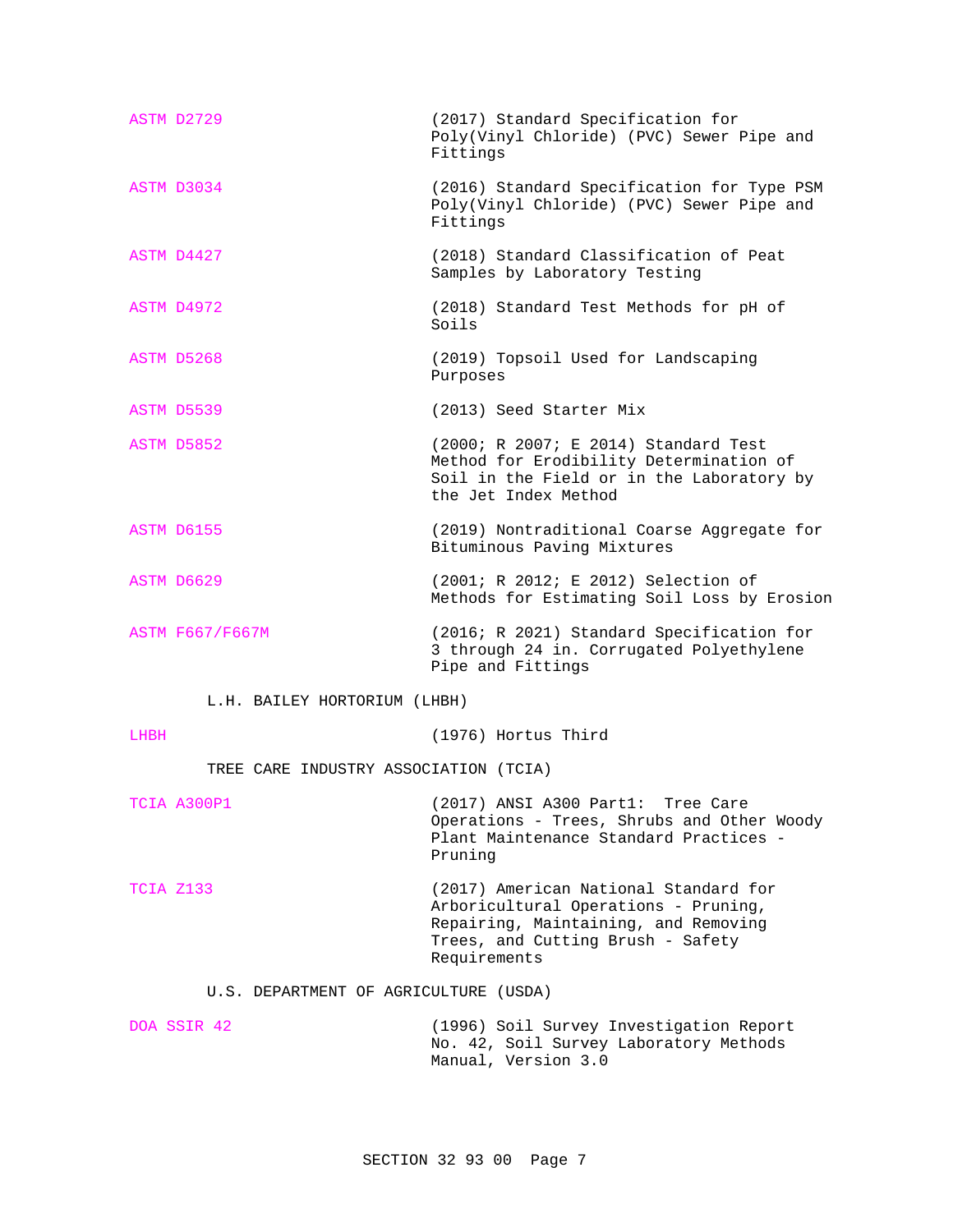### 1.2 RELATED REQUIREMENTS

[Section 31 00 00 EARTHWORK,] [Section 32 84 24 IRRIGATION SPRINKLER SYSTEMS,] [Section 32 96 00 TRANSPLANTING EXTERIOR PLANTS,] [Section 32 92 19 SEEDING,] [Section 32 92 23 SODDING,] [Section 32 92 26 SPRIGGING,] and Section 32 05 33 LANDSCAPE ESTABLISHMENT applies to this section for pesticide use and plant establishment requirements, with additions and modifications herein.

## 1.3 SUBMITTALS

#### **\*\*\*\*\*\*\*\*\*\*\*\*\*\*\*\*\*\*\*\*\*\*\*\*\*\*\*\*\*\*\*\*\*\*\*\*\*\*\*\*\*\*\*\*\*\*\*\*\*\*\*\*\*\*\*\*\*\*\*\*\*\*\*\*\*\*\*\*\*\*\*\*\*\***

**NOTE: Review Submittal Description (SD) definitions in Section 01 33 00 SUBMITTAL PROCEDURES and edit the following list, and corresponding submittal items in the text, to reflect only the submittals required for the project. The Guide Specification technical editors have classified those items that require Government approval, due to their complexity or criticality, with a "G." Generally, other submittal items can be reviewed by the Contractor's Quality Control System. Only add a "G" to an item if the submittal is sufficiently important or complex in context of the project.**

**For Army projects, fill in the empty brackets following the "G" classification, with a code of up to three characters to indicate the approving authority. Codes for Army projects using the Resident Management System (RMS) are: "AE" for Architect-Engineer; "DO" for District Office (Engineering Division or other organization in the District Office); "AO" for Area Office; "RO" for Resident Office; and "PO" for Project Office. Codes following the "G" typically are not used for Navy, Air Force, and NASA projects.**

**The "S" classification indicates submittals required as proof of compliance for sustainability Guiding Principles Validation or Third Party Certification and as described in Section 01 33 00 SUBMITTAL PROCEDURES.**

**Choose the first bracketed item for Navy, Air Force, and NASA projects, or choose the second bracketed item for Army projects. \*\*\*\*\*\*\*\*\*\*\*\*\*\*\*\*\*\*\*\*\*\*\*\*\*\*\*\*\*\*\*\*\*\*\*\*\*\*\*\*\*\*\*\*\*\*\*\*\*\*\*\*\*\*\*\*\*\*\*\*\*\*\*\*\*\*\*\*\*\*\*\*\*\***

Government approval is required for submittals with a "G" or "S" classification. Submittals not having a "G" or "S" classification are [for Contractor Quality Control approval.][for information only. When used, a code following the "G" classification identifies the office that will review the submittal for the Government.] Submit the following in accordance with Section 01 33 00 SUBMITTAL PROCEDURES:

SD-01 Preconstruction Submittals

State Landscape Contractor's License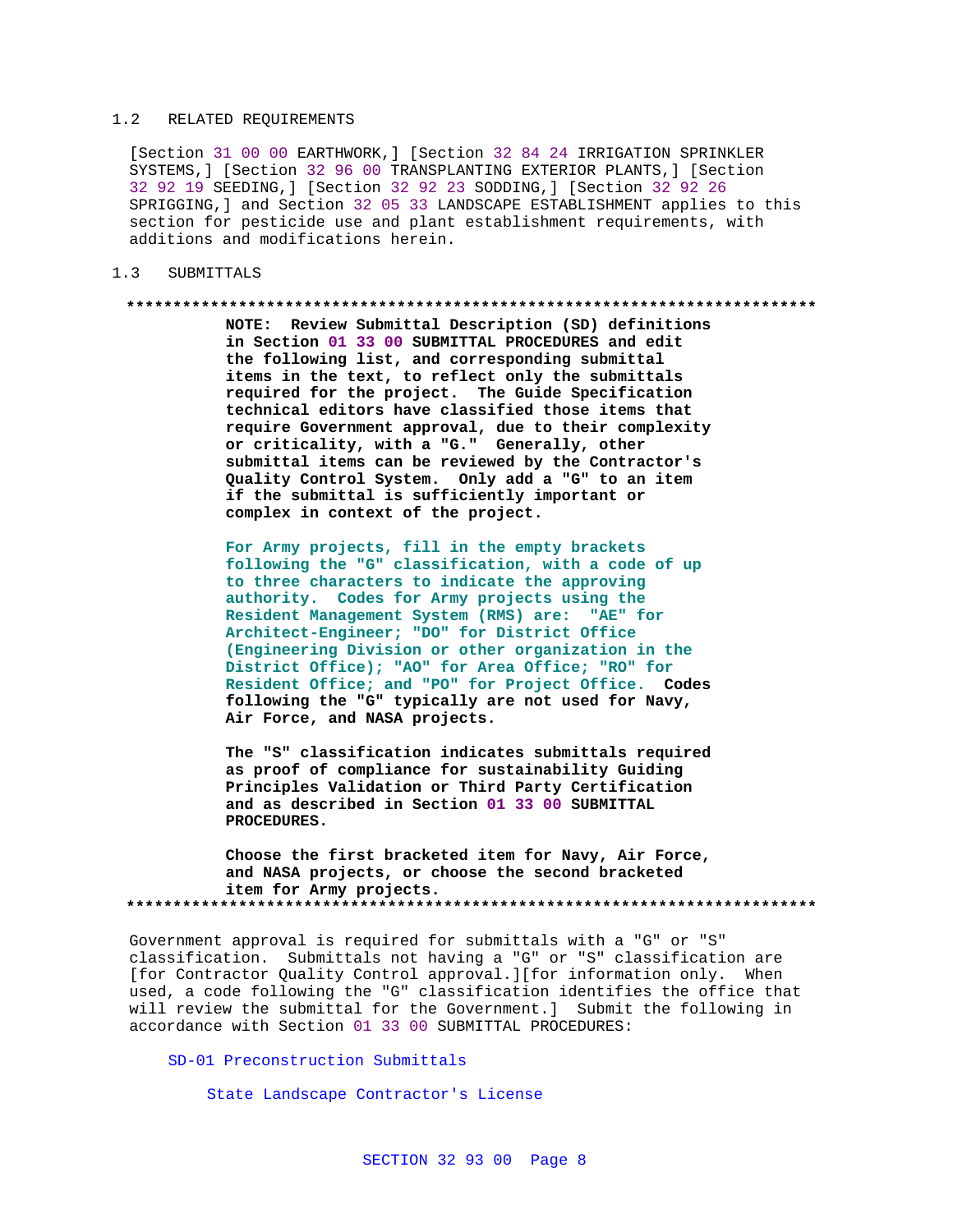Time Restrictions and Planting Conditions

 Indicate anticipated dates and locations for each type of planting.

SD-03 Product Data

Peat Composted Derivatives Rotted Manure Organic Mulch Materials Gypsum [ Drainage Pipe ] Mulch; G[, [\_\_\_\_\_]] Ground Stakes Recycled Plastic Edging Fertilizer Weed Control Fabric; G[, [\_\_\_\_]] [ Root Control Barrier; G[, [\_\_\_\_\_]] ] Staking Material Wood Edging Metal Anchors [ Antidesiccants ][ Erosion Control Materials ][ Photographs; G[, [\_\_\_\_\_]] ] SD-04 Samples [ Mulch; G[, [ \_\_\_\_\_ ]] ][ Submit [0.5 literone pint] of mulch. ] SD-06 Test Reports Topsoil Composition Tests; [Soil Test of current growing area]; [Soil Test of proposed area]; [Soil Test location map] Percolation Test; [Percolation Test of current growing area]; [Percolation Test of proposed area]

SD-07 Certificates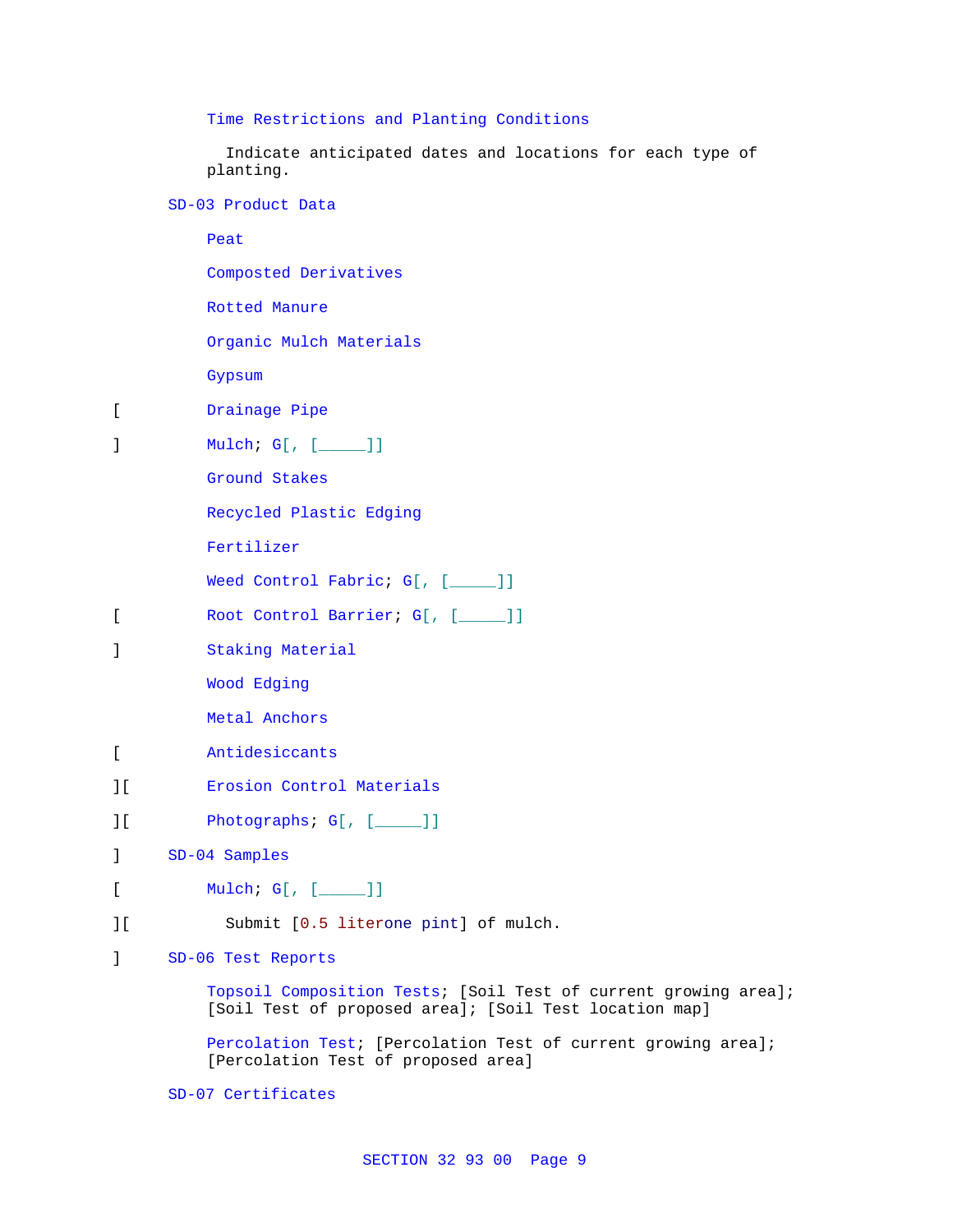## Nursery Certifications

## SD-10 Operation and Maintenance Data

### Plastic Identification

 When not labeled, identify types in Operation and Maintenance Manual.

## 1.4 QUALITY ASSURANCE

### 1.4.1 Topsoil Composition Tests

Commercial test from an independent testing laboratory including basic soil groups (moisture and saturation percentages, Nitrogen-Phosphorus-Potassium (N-P-K) ratio, pH (ASTM D4972), soil salinity), secondary nutrient groups (calcium, magnesium, sodium, Sodium Absorption Ratio (SAR)), micronutrients (zinc, manganese, iron, copper), toxic soil elements (boron, chloride, sulfate), cation exchange and base saturation percentages, and soil amendment and fertilizer recommendations with quantities for plant material being transplanted. Soil required for each test must include a maximum depth of 450 mm 18 inches of approximately one liter one quart volume for each test. Areas sampled should not be larger than 0.4 hectare one acre and should contain at least 6-8 cores for each sample area and be thoroughly mixed. Problem areas should be sampled separately and compared with samples taken from adjacent non-problem areas. The location of the sample areas should be noted and marked on a parcel or planting map for future reference.

## 1.4.2 Nursery Certifications

- [ a. Indicate on nursery letterhead the name of plants in accordance with the LHBH, including botanical common names, quality, and size.
- ][b. Inspection certificate.
- ][c. Mycorrhizal fungi inoculum for plant material treated

## ]1.4.3 State Landscape Contractor's License

Construction company must hold a landscape contractors license in the state where the work is performed and have a minimum of five years landscape construction experience. Submit copy of license and three references for similar work completed in the last five years.

## [1.4.4 Plant Material Photographs

Contractor must submit nursery photographs, for government approval prior to ordering, for each tree larger than 600 mm 24-inch box/ 50 mm 2-inch caliper size.

## ]1.4.5 Percolation Test

Immediately following rough grading operation, identify a typical location for one of the largest trees and or shrubs and excavate a pit per the project details. Fill the pit with water to a depth of 300 mm 12 inches. The length of time required for the water to percolate into the soil, leaving the pit empty, must be measured by the project Landscape Architect and verified by the Contracting Officer. Within six hours of the time the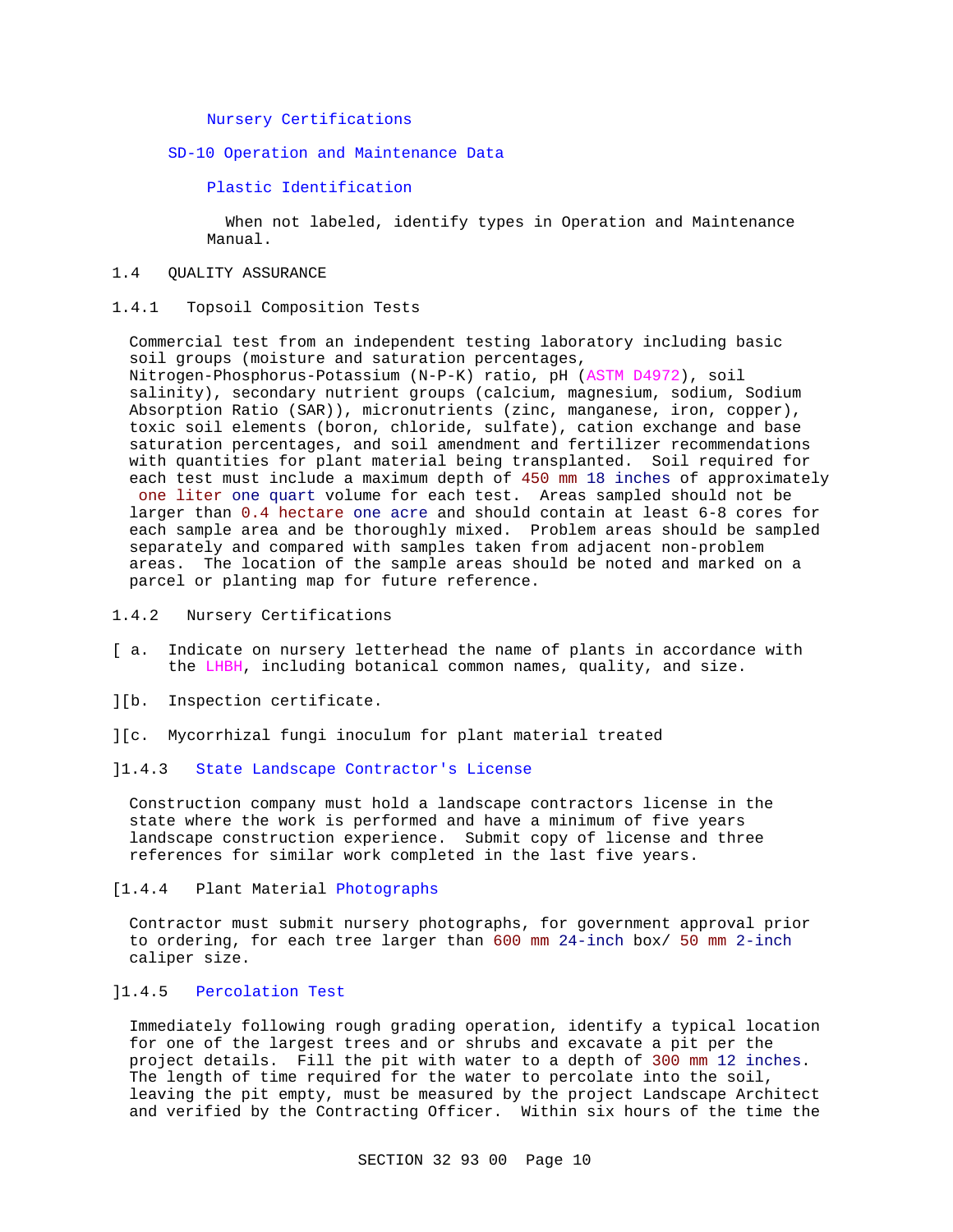water has drained from the pit, the Contractor, with the Contracting Officer and project Landscape Architect present, must again fill the pit with water to a depth of 300 mm 12 inches. If the water does not completely percolate into the soil within 9 hours, a determination must be made whether a drainage system or a soil penetrant will be required for each tree and or shrub being transplanted.

### 1.4.6 Erosion Assessment

## 

NOTE: The erosion potential of a soil is of concern in vegetated channels, road embankments, dams, levees, spillways, construction sites, [\_\_\_\_]. . . . . . . . . . . . . . . . . . . . . 

Assess potential effects of soil management practices on soil loss in accordance with ASTM D6629. Assess erodibility of soil with dominant soil structure less than 70 to 80 mm 2.8 to 3.1 inches in accordance with **ASTM D5852.** 

## 1.4.7 Pre-Installation Meeting

Convene a pre-installation meeting a minimum of one week prior to commencing work of this section. Require attendance of parties directly affecting work of this section. Review conditions of operations, procedures and coordination with related work. Agenda must include the following:

- a. Tour, inspect, and discuss conditions of planting materials.
- b. Review planting schedule and maintenance.
- c. Review required inspections.
- d. Review environmental procedures.
- DELIVERY, STORAGE, AND HANDLING  $1.5$

## 1.5.1 Delivery

1.5.1.1 Branched Plant Delivery

Deliver with branches tied and exposed branches covered with material which allows air circulation. Prevent damage to branches, trunks, root systems, and root balls and desiccation of leaves.

1.5.1.2 Soil Amendment Delivery

Deliver to the site in original, unopened containers bearing manufacturer's chemical analysis, name, trade name, or trademark, and indication of conformance to state and federal laws. Instead of containers, [fertilizer,] [gypsum,] [sulfur,] [iron,] [and] [lime] may be furnished in bulk with a certificate indicating the above information. Store in dry locations away from contaminates.

1.5.1.3 Plant Labels

Deliver plants with durable waterproof labels in weather-resistant ink. Provide labels stating the correct botanical and common plant name and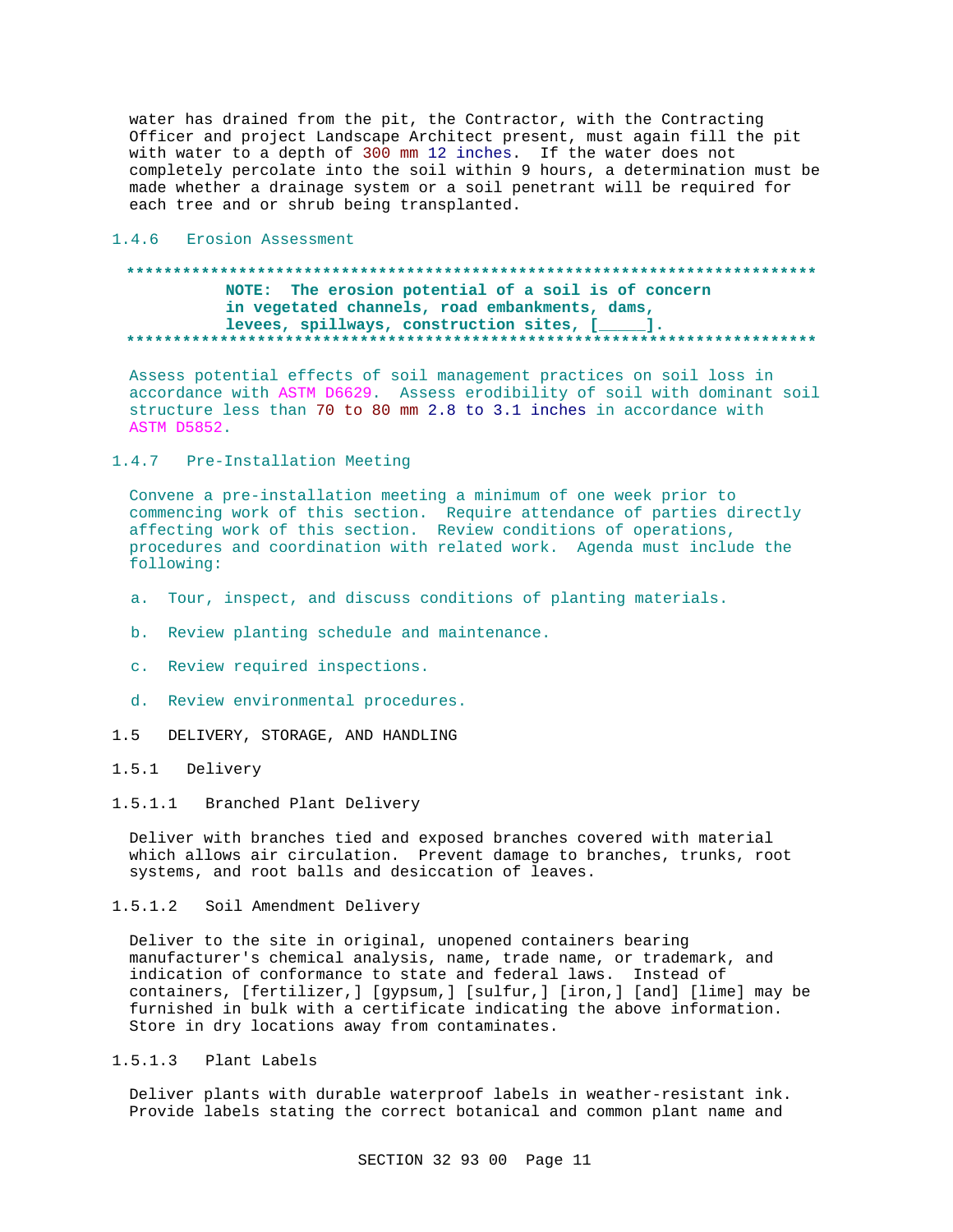variety as applicable and size as specified in the list of required plants. Attach to plants, bundles, and containers of plants. Groups of plants may be labeled by tagging one plant. Labels must be legible for a minimum of 60 days after delivery to the planting site.

- 1.5.2 Storage
- 1.5.2.1 Plant Storage and Protection

Store and protect plants not planted on the day of arrival at the site as follows:

- a. Shade and protect plants in outside storage areas from the wind and direct sunlight until planted.
- b. Heel-in bare root plants.
- c. Protect balled and burlapped plants from freezing or drying out by covering the balls or roots with moist burlap, sawdust, wood chips, shredded bark, peat moss, or other approved material. Provide covering which allows air circulation.
- d. Keep plants in a moist condition until planted by watering with a fine mist spray.
- e. Do not store plant material directly on concrete or bituminous surfaces.
- 1.5.2.2 [Fertilizer,] [Gypsum,] [pH Adjusters] and [Mulch] Storage

Store in dry locations away from contaminants.

1.5.2.3 Topsoil

Prior to stockpiling topsoil, eradicate on site undesirable growing vegetation. Clear and grub existing vegetation three to four weeks prior to stockpiling existing topsoil.

[1.5.2.4 [Root Control Barrier] [and] [Weed Control Fabric]

Store materials on site in enclosures or under protective covering in dry location. Store under cover out of direct sunlight. Do not store materials directly on ground.

]1.5.3 Handling

Do not drop or dump plants from vehicles. Avoid damaging plants being moved from nursery or storage area to planting site. Handle [boxed][balled and burlapped] [bare root] [balled and potted][processed balled][in-ground fabric bag grown] [container] plants carefully to avoid damaging or breaking the earth ball or root structure. Do not handle plants by the trunk or stem.[ Puddle bare-root plants after removal from the heeling-in bed to protect roots from drying out.] Remove damaged plants from the site.

## 1.5.4 TIME LIMITATION

Except for container-grown plant material, the time limitation from digging to installing plant material must be a maximum of 90 days. The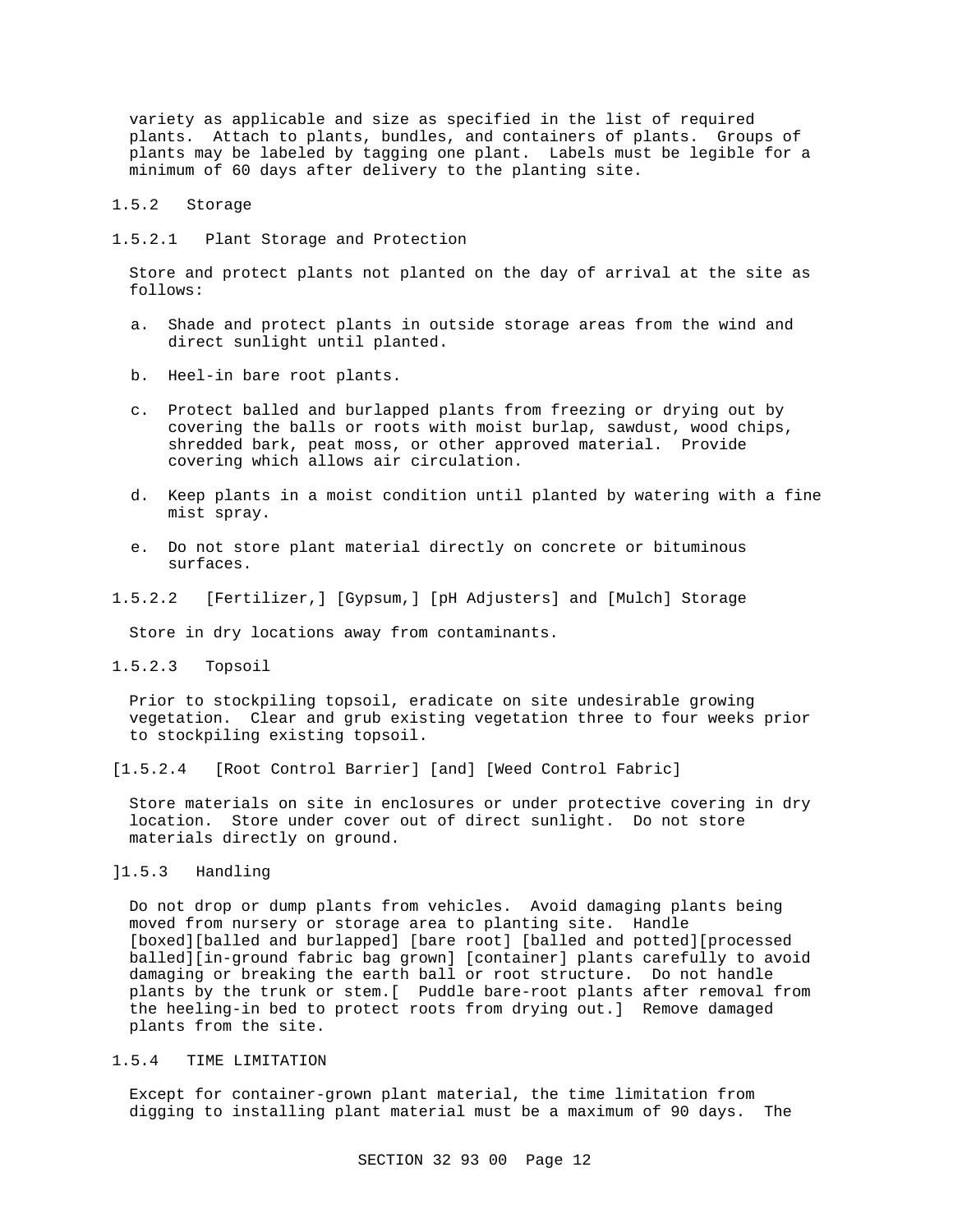time limitation between installing the plant material and placing the mulch must be a maximum of 24 hours.

#### 1.6 TIME RESTRICTIONS AND PLANTING CONDITIONS

#### **\*\*\*\*\*\*\*\*\*\*\*\*\*\*\*\*\*\*\*\*\*\*\*\*\*\*\*\*\*\*\*\*\*\*\*\*\*\*\*\*\*\*\*\*\*\*\*\*\*\*\*\*\*\*\*\*\*\*\*\*\*\*\*\*\*\*\*\*\*\*\*\*\*\***

**NOTE: Check with the local Agriculture County Extension Service Office for recommended planting dates for the project area. Allow for planting period in the construction completion time provided in the Additional General Paragraphs. Delete time restrictions for continuous growing conditions. \*\*\*\*\*\*\*\*\*\*\*\*\*\*\*\*\*\*\*\*\*\*\*\*\*\*\*\*\*\*\*\*\*\*\*\*\*\*\*\*\*\*\*\*\*\*\*\*\*\*\*\*\*\*\*\*\*\*\*\*\*\*\*\*\*\*\*\*\*\*\*\*\*\***

Coordinate installation of planting materials during optimal planting seasons for each type of plant material required.

1.6.1 Planting Dates

[ Plant all plants from [\_\_\_\_\_] to [\_\_\_\_\_].

][1.6.1.1 Deciduous Material

Deciduous material from [\_\_\_\_\_] to [\_\_\_\_\_] for spring [/summer] planting and from [\_\_\_\_\_] to [\_\_\_\_\_] for fall [/winter] planting.

][1.6.1.2 Evergreen Material

Evergreen material from [\_\_\_\_\_] to [\_\_\_\_\_] for spring [/summer] planting and from [\_\_\_\_\_] to [\_\_\_\_\_] for fall [/winter] planting.

]1.6.2 Restrictions

Do not plant when ground is [frozen,] [snow covered,] muddy, or when air temperature exceeds [32] [\_\_\_\_\_] degrees Celsius [90] [\_\_\_\_\_] degrees Fahrenheit

## 1.7 GUARANTEE

**\*\*\*\*\*\*\*\*\*\*\*\*\*\*\*\*\*\*\*\*\*\*\*\*\*\*\*\*\*\*\*\*\*\*\*\*\*\*\*\*\*\*\*\*\*\*\*\*\*\*\*\*\*\*\*\*\*\*\*\*\*\*\*\*\*\*\*\*\*\*\*\*\*\* NOTE: This guarantee is premised on a fall planting season from approximately October 1 to December 15 and a spring planting season from the time ground can be worked to May 15. \*\*\*\*\*\*\*\*\*\*\*\*\*\*\*\*\*\*\*\*\*\*\*\*\*\*\*\*\*\*\*\*\*\*\*\*\*\*\*\*\*\*\*\*\*\*\*\*\*\*\*\*\*\*\*\*\*\*\*\*\*\*\*\*\*\*\*\*\*\*\*\*\*\* \*\*\*\*\*\*\*\*\*\*\*\*\*\*\*\*\*\*\*\*\*\*\*\*\*\*\*\*\*\*\*\*\*\*\*\*\*\*\*\*\*\*\*\*\*\*\*\*\*\*\*\*\*\*\*\*\*\*\*\*\*\*\*\*\*\*\*\*\*\*\*\*\*\* NOTE: Choose one of the following options. \*\*\*\*\*\*\*\*\*\*\*\*\*\*\*\*\*\*\*\*\*\*\*\*\*\*\*\*\*\*\*\*\*\*\*\*\*\*\*\*\*\*\*\*\*\*\*\*\*\*\*\*\*\*\*\*\*\*\*\*\*\*\*\*\*\*\*\*\*\*\*\*\*\***

- [ [All plants must be guaranteed for [one year] [\_\_\_\_\_] beginning on the date of inspection by the Contracting Officer to commence the plant establishment period, against defects including death and unsatisfactory growth, except for defects resulting from lack of adequate maintenance, neglect, or abuse by the Government or by weather conditions unusual for the warranty period.][ Transplanted plants require no guarantee.]
- ][Guarantee plants [except palms] installed during fall planting season until the following [August 1] [\_\_\_\_\_]; guarantee plants installed during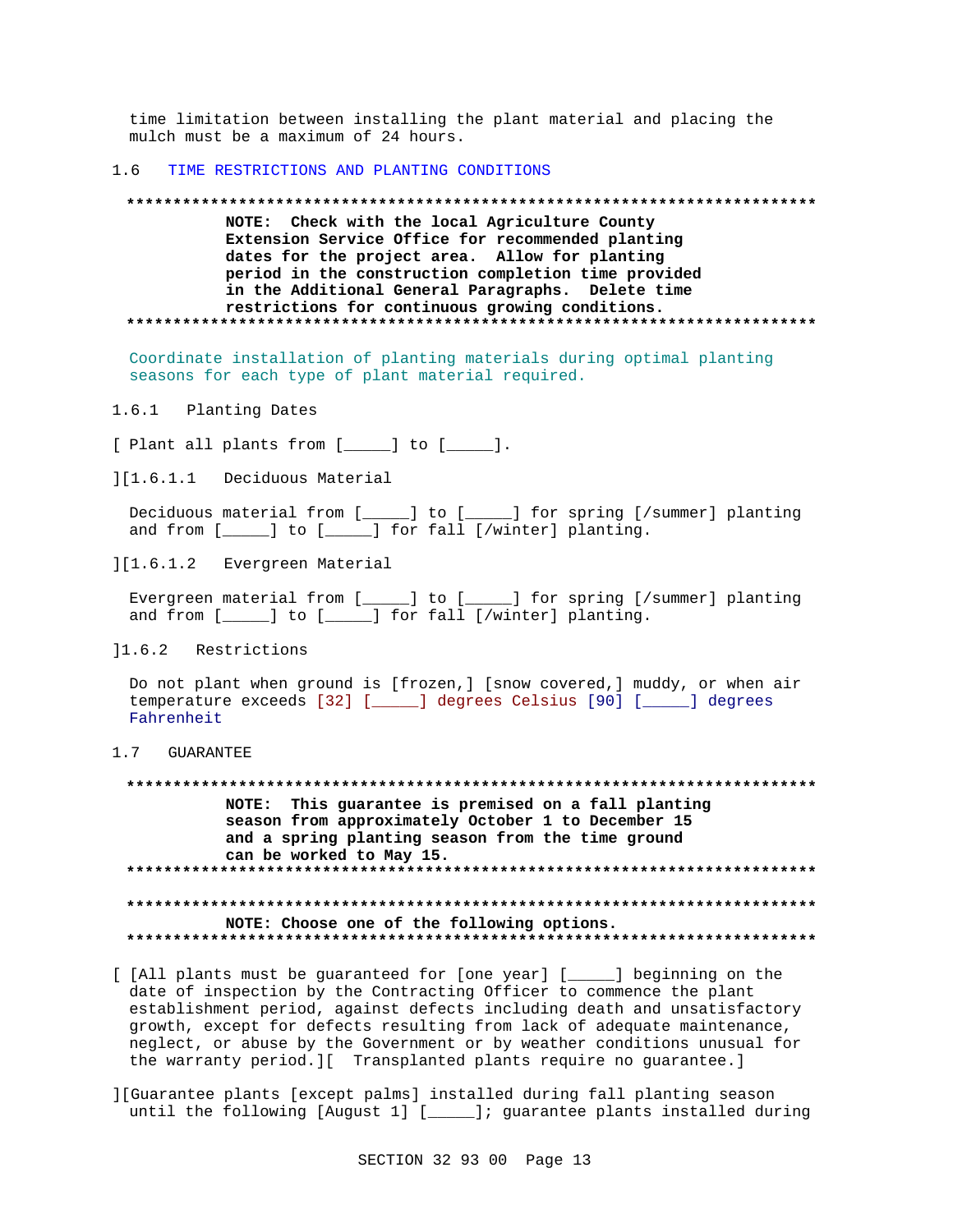spring planting season until the following  $[October 1] [$ Transplanted plants require no guarantee. I[ The minimum guarantee must be 90 days from the time of planting.] [Replace palms which are not alive at the end of a one-year period.]

] [Remove and replace dead planting materials immediately unless required to plant in the succeeding planting season. At end of warranty period, replace planting materials that die or have 25 percent or more of their branches that die during the construction operations or the guarantee period.

#### $1.8$ PLASTIC IDENTIFICATION

## NOTE: The marking system indicated below is intended to provide assistance in identification of products for making subsequent decisions as to handling, recycling, or disposal.

Provide product data indicating polymeric information in Operation and Maintenance Manual.

Type 1: Polyethylene Terephthalate (PET, PETE).

Type 2: High Density Polyethylene (HDPE).

Type 3: Vinyl (Polyvinyl Chloride or PVC).

Type 4: Low Density Polyethylene (LDPE).

Type 5: Polypropylene (PP).

Type 6: Polystyrene (PS).

Type 7: Other. Use of this code indicates that the package in question is made with a resin other than the six listed above, or is made of more than one resin listed above, and used in a multi-layer combination.

#### PART 2 PRODUCTS

#### $2.1$ PLANTS

#### 

NOTE: Check with local Agriculture County Extension Service Office for the species and varieties of plants recommended for the project area. Specify plants based on a xeriscaping approach, which utilizes indigenous plants and low maintenance plants tolerant of the site's existing soils and climate without supplemental irrigation or fertilization, once established. Indigenous plants typically will perform better than imported species and require less maintenance. It is advisable to sufficiently monitor imported species to determine the relative invasiveness. They can blend into the local ecosystem, but they can also overrun it, suffocating indigenous plants and crippling habitats.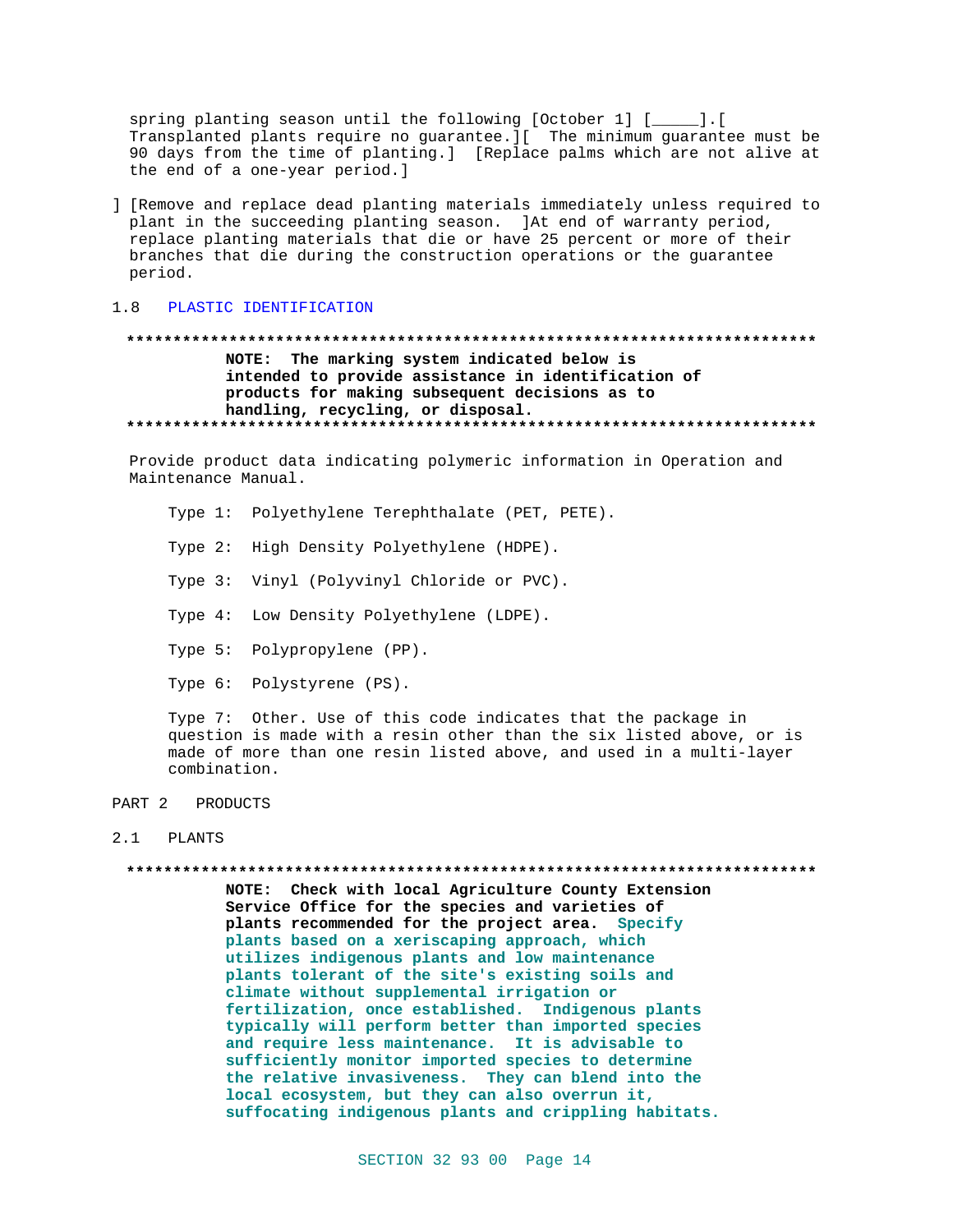**Specify appropriate companion planting, seasonal mixes, and habitat vegetation. Companion planting takes advantage of complementary relationships between some plants such as parsley and roses. Seasonal mixes utilize plants that thrive at various times of the year. Seasonal mixes are closely related to providing habitat vegetation. Many birds, animals, and insects - especially migratory creatures - depend upon certain plants flowering or seeding at specific times of the year and in certain regions.**

**Existing vegetation must be evaluated for appropriateness to remain. Existing vegetation may be native and require little maintenance. Utilizing existing site features minimizes site disturbance, which reduces erosion and habitat destruction. Items on site such as excavated rocks may also be considered for use as landscaping features. \*\*\*\*\*\*\*\*\*\*\*\*\*\*\*\*\*\*\*\*\*\*\*\*\*\*\*\*\*\*\*\*\*\*\*\*\*\*\*\*\*\*\*\*\*\*\*\*\*\*\*\*\*\*\*\*\*\*\*\*\*\*\*\*\*\*\*\*\*\*\*\*\*\***

#### 2.1.1 Regulations and Varieties

Existing trees and shrubs to remain must be protected and a planting plan be arranged around them. Furnish nursery stock in accordance with ANSI/ANLA Z60.1, except as otherwise specified or indicated. Each plant or group of planting must have a "key" number indicated on the nursery certifications of the plant schedule. Furnish plants, including turf grass, grown under climatic conditions similar to those in the locality of the project. Plants specified must be [indigenous,] low maintenance varieties, tolerant of site's existing soils and climate [without supplemental irrigation or fertilization once established]. [Spray plants budding into leaf or having soft growth with an antidesiccant before digging]. Plants of the same specified size must be of uniform size and character of growth. Plants must be chosen with their mature size and growth habit in mind to avoid over-planting and conflict with other plants, structures or underground utility lines. All plants must comply with all Federal and State Laws requiring inspection for plant diseases and infestation.

## 2.1.2 Shape and Condition

Well-branched, well-formed, sound, vigorous, healthy planting stock free from disease, sunscald, windburn, abrasion, and harmful insects or insect eggs and having a healthy, normal, and undamaged root system.

## 2.1.2.1 Deciduous Trees and Shrubs

Symmetrically developed and of uniform habit of growth, with straight boles or stems, and free from objectionable disfigurements.

#### 2.1.2.2 Evergreen Trees and Shrubs

Well developed symmetrical tops with typical spread of branches for each particular species or variety.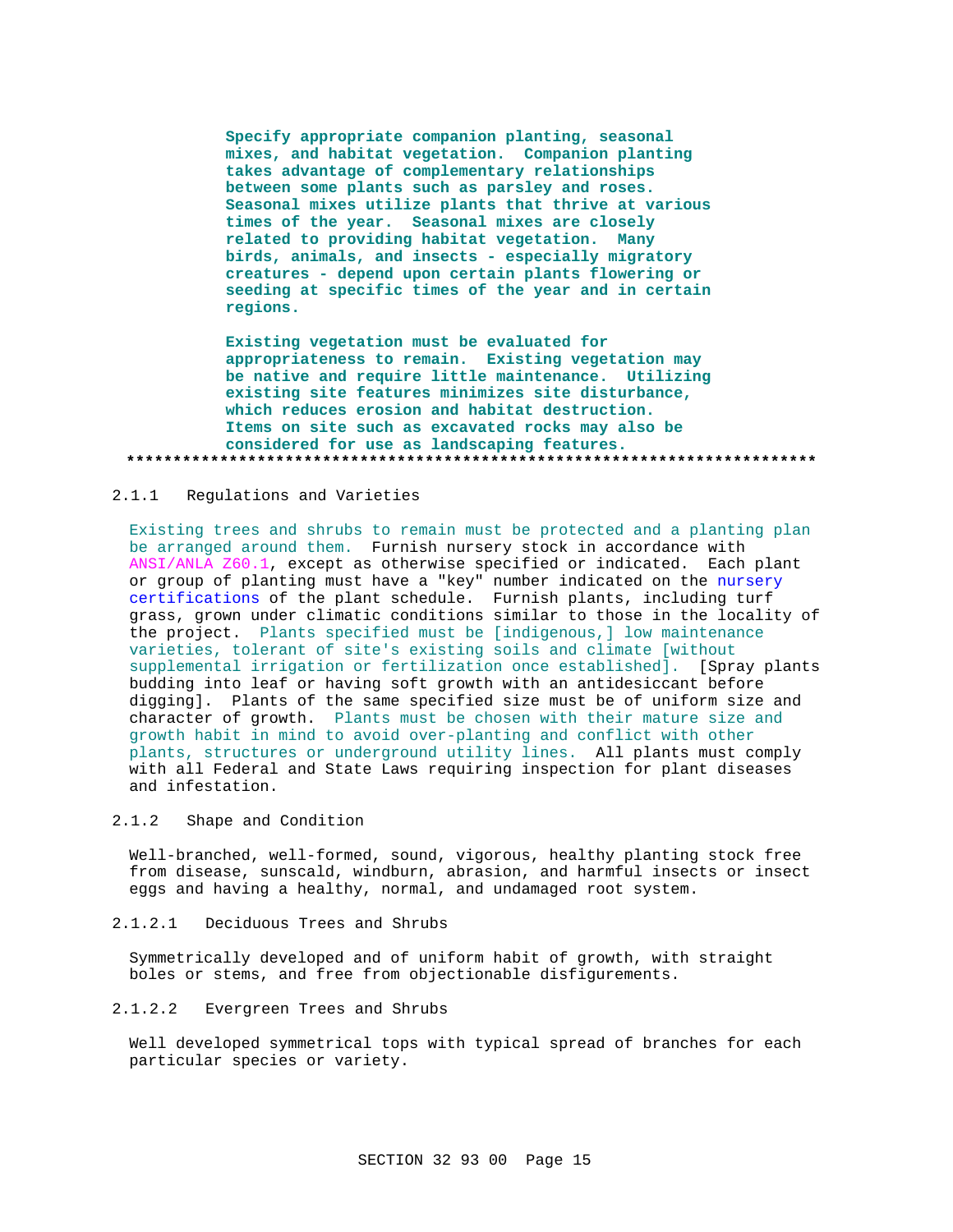## 2.1.2.3 Ground Covers and Vines

Number and length of runners and clump sizes indicated, and of the proper age for the grade of plants indicated, furnished in removable containers, integral containers, or formed homogeneous soil section.

#### $2.1.3$ Plant Size

Minimum sizes measured after pruning and with branches in normal position, must conform to measurements indicated, based on the average width or height of the plant for the species as specified in ANSI/ANLA Z60.1. Plants larger in size than specified may be provided with approval of the [Contracting Officer] [\_\_\_\_\_]. When larger plants are provided, increase the ball of earth or spread of roots in accordance with ANSI/ANLA Z60.1.

## 2.1.4 Root Ball Size

All box-grown, field potted, field boxed, collected, plantation grown, bare root, balled and burlapped, container grown, processed-balled, and in-ground fabric bag-grown root balls must conform to ANSI/ANLA Z60.1. All wrappings and ties must be biodegradable. Root growth in container grown plants must be sufficient to hold earth intact when removed from containers. Root bound plants will not be accepted.

#### $[2.1.4.1]$ Mycorrhizal fungi inoculum

Before shipment, root systems must contain mycorrhizal fungi inoculum.

### 12.1.5 Growth of Trunk and Crown

## NOTE: The form of growth desired for specimen or special purpose plant material must be described.

## 2.1.5.1 Deciduous Trees

A height to caliper relationship must be provided in accordance with ANSI/ANLA Z60.1. Height of branching must bear a relationship to the size and species of tree specified and with the crown in good balance with the trunk. The trees must not be "poled" or the leader removed.

- a. Single stem: The trunk must be reasonably straight and symmetrical with crown and have a persistent main leader.
- b. Multi-stem: All countable stems, in aggregate, must average the size specified. To be considered a stem, there must be no division of the trunk which branches more than 150 mm 6 inches from ground level.

# $2.1.5.2$  Palms

Palms must have the specified height as measured from the base of the trunk to the base of the fronds or foliage in accordance with ANSI/ANLA Z60.1. The palm must have straight trunk and healthy fronds or foliage as typical for the variety grown in the region of the project. Palms trimmed or pruned for delivery must retain a minimum of 150 mm 6 inches of foliage at the crown as a means of determining plant health.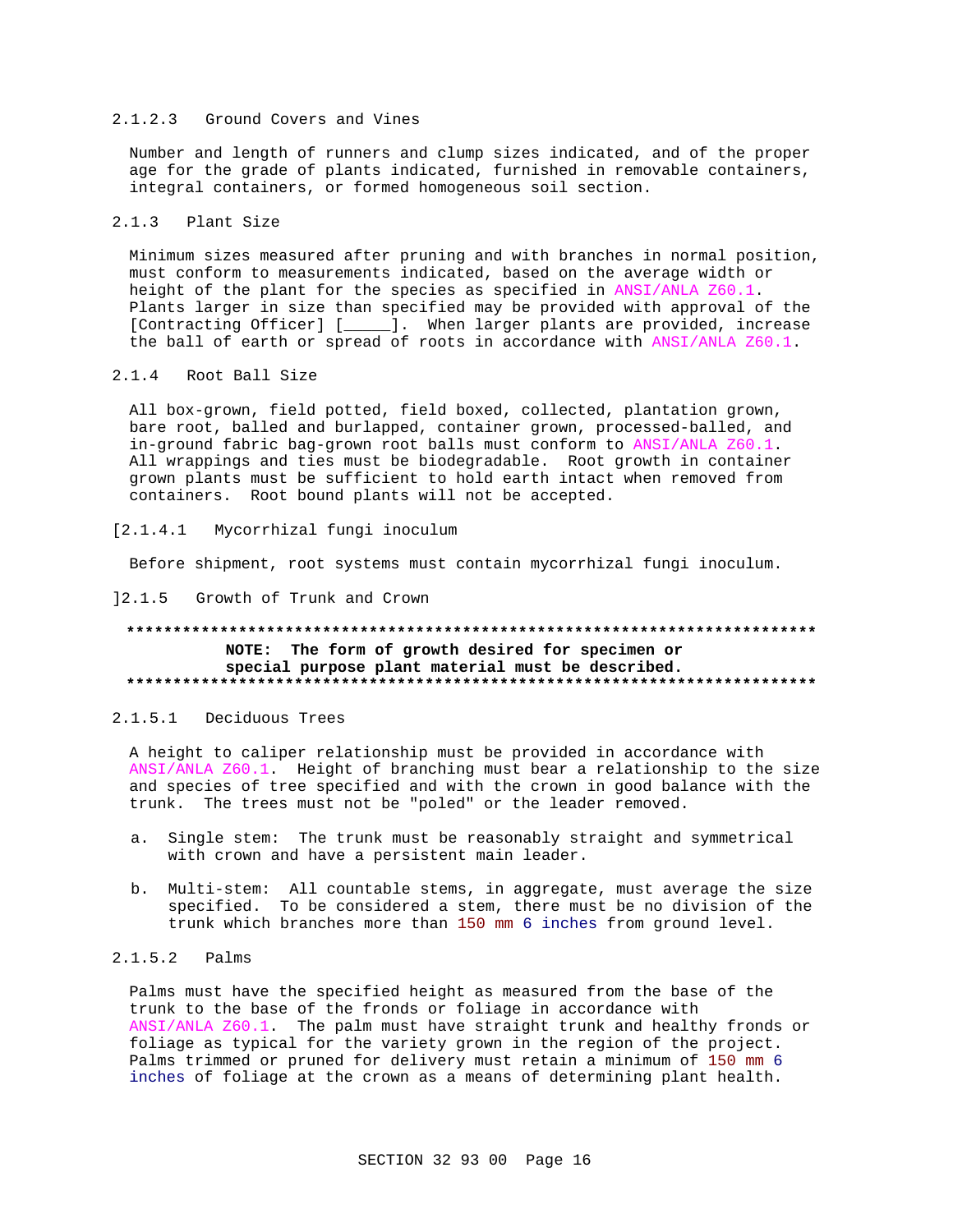## 2.1.5.3 Deciduous Shrubs

Deciduous shrubs must have the height and number of primary stems recommended by ANSI/ANLA Z60.1. Acceptable plant material must be well shaped, with sufficient well-spaced side branches, and recognized by the trade as typical for the species grown in the region of the project.

## 2.1.5.4 Coniferous Evergreen Plant Material

Coniferous Evergreen plant material must have the height-to-spread ratio recommended by ANSI/ANLA Z60.1. The coniferous evergreen trees must not be "poled" or the leader removed. Acceptable plant material must be exceptionally heavy, well shaped and trimmed to form a symmetrical and tightly knit plant. The form of growth desired must be as indicated.

### 2.1.5.5 Broadleaf Evergreen Plant Material

Broadleaf evergreen plant material must have the height-to-spread ratio recommended by ANSI/ANLA Z60.1. Acceptable plant material must be well shaped and recognized by the trade as typical for the variety grown in the region of the project.

2.1.5.6 Ground Cover and Vine Plant Material

Ground cover and vine plant material must have the minimum number of runners and length of runner recommended by ANSI/ANLA Z60.1. Plant material must have heavy, well developed and balanced crown with vigorous, well developed root system and must be furnished in containers.

#### 2.2 TOPSOIL

#### **\*\*\*\*\*\*\*\*\*\*\*\*\*\*\*\*\*\*\*\*\*\*\*\*\*\*\*\*\*\*\*\*\*\*\*\*\*\*\*\*\*\*\*\*\*\*\*\*\*\*\*\*\*\*\*\*\*\*\*\*\*\*\*\*\*\*\*\*\*\*\*\*\*\***

**NOTE: If topsoil properties are included in another section of Division 31, delete this paragraph and include a cross-reference to the appropriate section. Otherwise, select appropriate paragraphs on topsoil. Check with the local Agriculture County Extension Service Office for soil properties appropriate for the plant materials to be planted. If existing topsoil is used, insert materials, if required, to properly condition for pH and friability. Where suitable topsoil is available within limits of the work area, include stripping and stockpiling of topsoil in the applicable section of Division 31 of the specification. If suitable topsoil is not available within the limits of the work area, consider whether it is more economical to treat the soil of the graded areas with fertilizer and supplements so as to be conducive for plant establishment and maintenance, to transport topsoil to the project site, or to use regionally native plants suited to the on-site soil. If treatment of the soil is more economical, include requirements for fertilizer and supplements. Prior to stockpiling topsoil, remove all weed-grasses. This should occur when the foliage is 150 to 250 mm 6 to 10 inches high and approximately 4 to 6 weeks prior to stockpiling. \*\*\*\*\*\*\*\*\*\*\*\*\*\*\*\*\*\*\*\*\*\*\*\*\*\*\*\*\*\*\*\*\*\*\*\*\*\*\*\*\*\*\*\*\*\*\*\*\*\*\*\*\*\*\*\*\*\*\*\*\*\*\*\*\*\*\*\*\*\*\*\*\*\***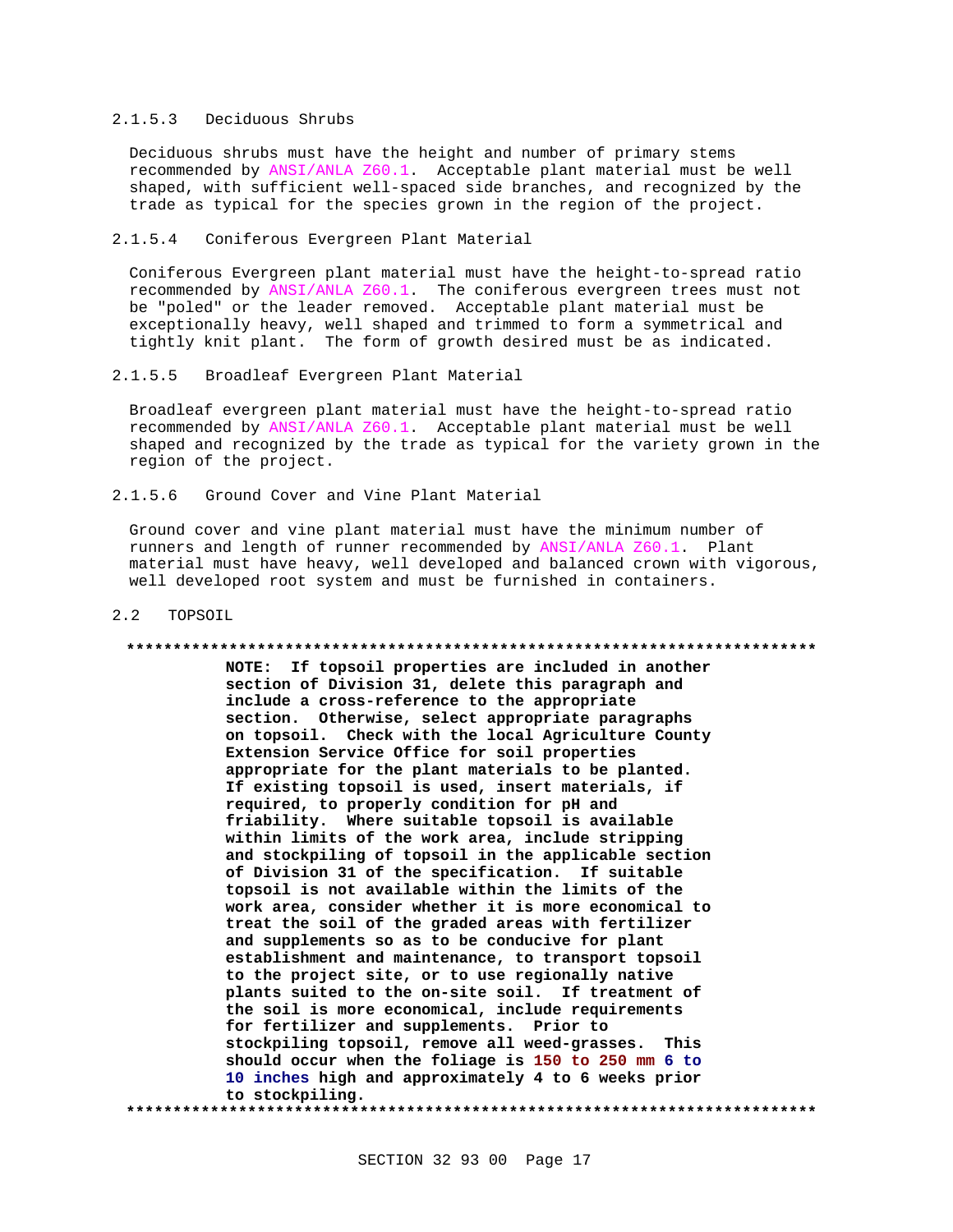### [2.2.1 Existing Soil

Modify to conform to requirements specified in paragraph COMPOSITION.

#### ][2.2.2 On-Site Topsoil

Surface soil stripped and stockpiled on site and modified as necessary to meet the requirements specified for topsoil in paragraph COMPOSITION. When available topsoil must be existing surface soil stripped and stockpiled on-site in accordance with Section [31 00 00 EARTHWORK][ 31 23 00.00 20 EXCAVATION AND FILL].

### ][2.2.3 Off-Site Topsoil

Conform to requirements specified in paragraph COMPOSITION. Additional topsoil must be [furnished by the Contractor][obtained from topsoil borrow areas indicated].

## ]2.2.4 Composition

Evaluate soil for use as topsoil in accordance with ASTM D5268. From 5 to 10 percent organic matter as determined by the topsoil composition tests of the Organic Carbon, 6A, Chemical Analysis Method described in DOA SSIR 42. Maximum particle size, 19 mm 3/4 inch, with maximum 3 percent retained on 6 mm 1/4 inch screen. The pH must be tested in accordance with ASTM D4972. Topsoil must be free of sticks, stones, roots, plants, and other debris and objectionable materials. Other components must conform to the following limits:

| Silt          | $[25-50][7$ to $17][$ [ ] percent     |
|---------------|---------------------------------------|
| Clay          | $[10-30][4$ to $12][$ [10-30]         |
| Sand          | $[20-35][70$ to $82][$ _____] percent |
| рH            | $[5.5 \text{ to } 7.0]$ [_______]     |
| Soluble Salts | $[600]$ $[$ $]$ ppm maximum           |

#### 2.3 SOIL CONDITIONERS

**\*\*\*\*\*\*\*\*\*\*\*\*\*\*\*\*\*\*\*\*\*\*\*\*\*\*\*\*\*\*\*\*\*\*\*\*\*\*\*\*\*\*\*\*\*\*\*\*\*\*\*\*\*\*\*\*\*\*\*\*\*\*\*\*\*\*\*\*\*\*\*\*\*\* NOTE: Prior to including these provisions in project specifications, perform tests of on-site topsoil to determine its suitability and the possible need of pH adjusters or soil conditioners. \*\*\*\*\*\*\*\*\*\*\*\*\*\*\*\*\*\*\*\*\*\*\*\*\*\*\*\*\*\*\*\*\*\*\*\*\*\*\*\*\*\*\*\*\*\*\*\*\*\*\*\*\*\*\*\*\*\*\*\*\*\*\*\*\*\*\*\*\*\*\*\*\*\***

Provide singly or in combination as required to meet specified requirements for topsoil. Soil conditioners must be nontoxic to plants.

#### 2.3.1 Lime

# **\*\*\*\*\*\*\*\*\*\*\*\*\*\*\*\*\*\*\*\*\*\*\*\*\*\*\*\*\*\*\*\*\*\*\*\*\*\*\*\*\*\*\*\*\*\*\*\*\*\*\*\*\*\*\*\*\*\*\*\*\*\*\*\*\*\*\*\*\*\*\*\*\*\***

**NOTE: Use ASTM C602 calcium carbonate equivalent (C.C.E.) as specified in Table 1: for burnt lime, C.C.E. must not be less than 140 percent; for**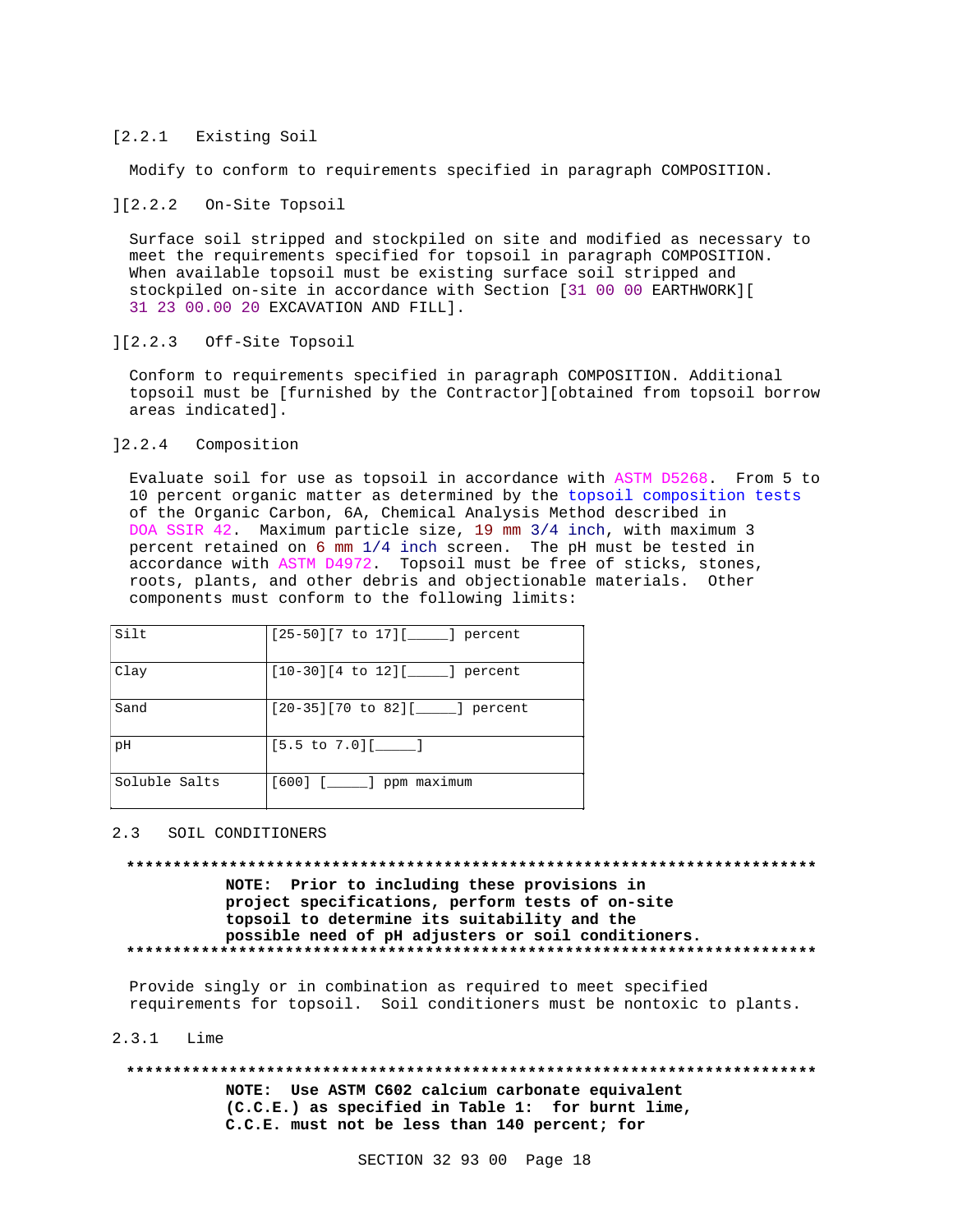## **hydrated lime, C.C.E. must not be less than 110 percent; and for limestone, C.C.E. must not be less than 80 percent. \*\*\*\*\*\*\*\*\*\*\*\*\*\*\*\*\*\*\*\*\*\*\*\*\*\*\*\*\*\*\*\*\*\*\*\*\*\*\*\*\*\*\*\*\*\*\*\*\*\*\*\*\*\*\*\*\*\*\*\*\*\*\*\*\*\*\*\*\*\*\*\*\*\***

Commercial grade [hydrated] [or] [burnt] limestone containing a calcium carbonate equivalent (C.C.E.) as specified in ASTM C602 of not less than [80][ ] percent.

## 2.3.2 Aluminum Sulfate

Commercial grade.

2.3.3 Sulfur

100 percent elemental

2.3.4 Iron

100 percent elemental

2.3.5 Peat

Natural product of [peat moss] derived from a freshwater site and conforming to [ASTM D4427] [ASTM D5539] as modified herein. Shred and granulate peat to pass a 12.5 mm 1/2 inch mesh screen and condition in storage pile for minimum 6 months after excavation. Peat must not contain invasive species, including seeds.

2.3.6 Sand

Clean and free of materials harmful to plants.

2.3.7 Perlite

Horticultural grade.

2.3.8 Composted Derivatives

Ground bark, nitrolized sawdust, humus or other green wood waste material free of stones, sticks, invasive species, including seeds, and soil stabilized with nitrogen and having the following properties:

2.3.8.1 Particle Size

Minimum percent by weight passing:

|  |  | 4.75 mmNo. 4 mesh screen | 95 |
|--|--|--------------------------|----|
|  |  | 2.36 mmNo. 8 mesh screen | 80 |

## 2.3.8.2 Nitrogen Content

Minimum percent based on dry weight:

| Fir Sawdust |                  |  | 0.7 |
|-------------|------------------|--|-----|
|             | Fir or Pine Bark |  | 1.0 |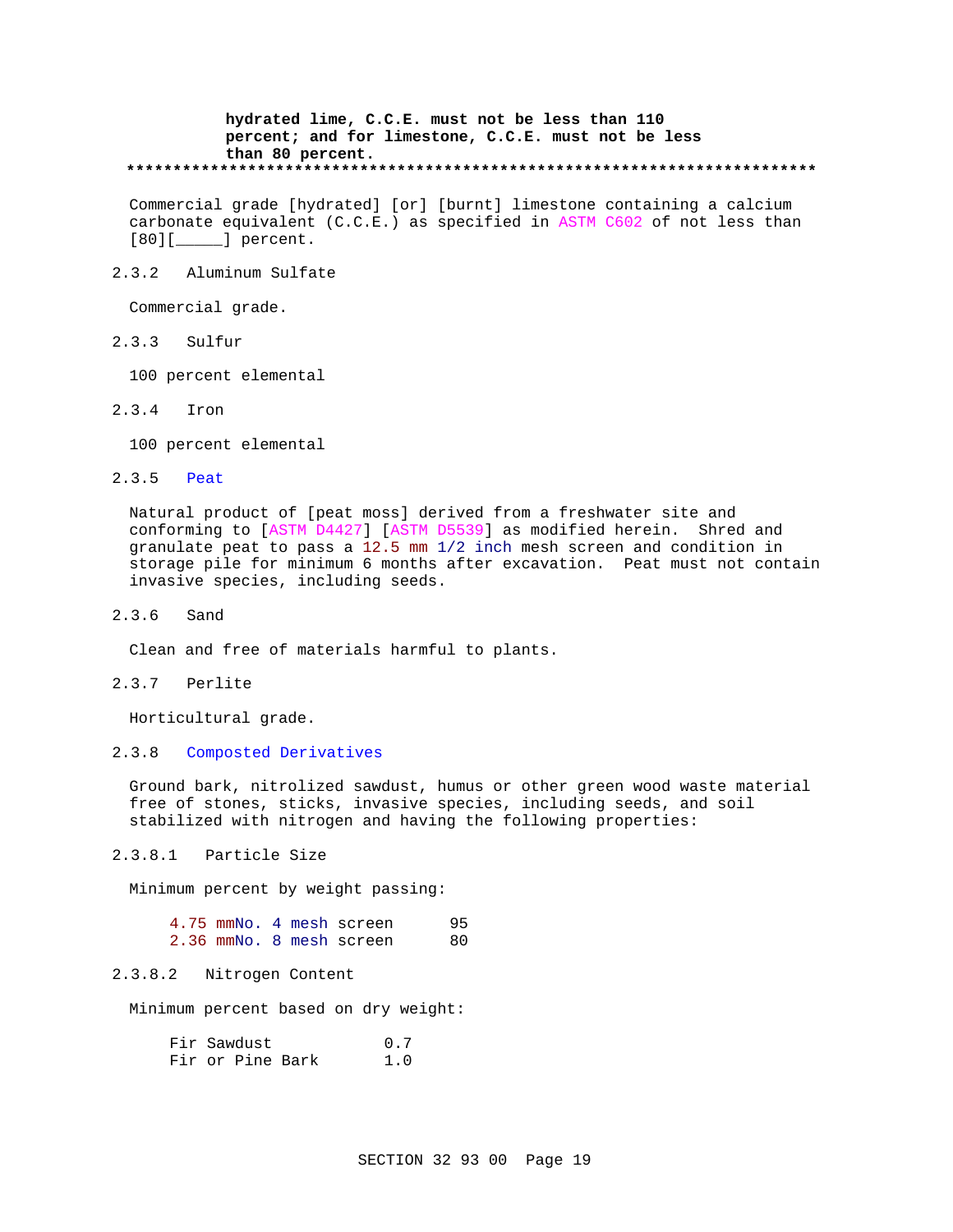#### $2.3.9$ Gypsum

Coarsely ground gypsum comprised of calcium sulfate dihydrate 80 percent, calcium 18 percent, sulfur 14 percent; minimum 96 percent passing through 850 micrometers 20 mesh screen, 100 percent passing thru 970 micrometers 16 mesh screen.

2.3.10 Vermiculite

Horticultural grade for planters.

2.3.11 Rotted Manure

Well rotted horse or cattle manure containing maximum 25 percent by volume of straw, sawdust, or other bedding materials; free of seeds, stones, sticks, soil, and other invasive species.

 $2.4$ PLANTING SOIL MIXTURES

## NOTE: Choose one of the following options.

- [ 100 percent topsoil as specified herein.
- ][100 percent on-site topsoil.
- $] [[ ] ] ]$  parts topsoil,  $[ ] ]$  parts  $[ ] ]$ , and  $[ ] ]$  parts  $[ ] ]$ . Thoroughly mix all parts of planting soil mixture to a uniform blend throughout.
- ][Sandy topsoil: one part topsoil to one part peat; clay topsoil: two parts topsoil to one part peat. Thoroughly mix all parts of planting soil mixture to a uniform blend throughout.

#### $] 2.5$ FERTILIZER

# NOTE: Check with the local Agriculture County Extension Service Office for recommended fertilizer mixture for local conditions.

Fertilizer for groundcover, wildflowers and grasses is not permitted. Fertilizer for trees, plants, and shrubs must be as recommended by plant supplier, except synthetic chemical fertilizers are not permitted. Fertilizers containing petrochemical additives or that have been treated with pesticides or herbicides are not permitted.

#### $2.5.1$ Granular Fertilizer

 $\Gamma$ 

Organic, granular controlled release fertilizer containing the following minimum percentages, by weight, of plant food nutrients:

|                | ] percent available nitrogen  |                              |
|----------------|-------------------------------|------------------------------|
|                |                               | dercent available phosphorus |
|                | ] percent available potassium |                              |
| percent sulfur |                               |                              |
| percent iron   |                               |                              |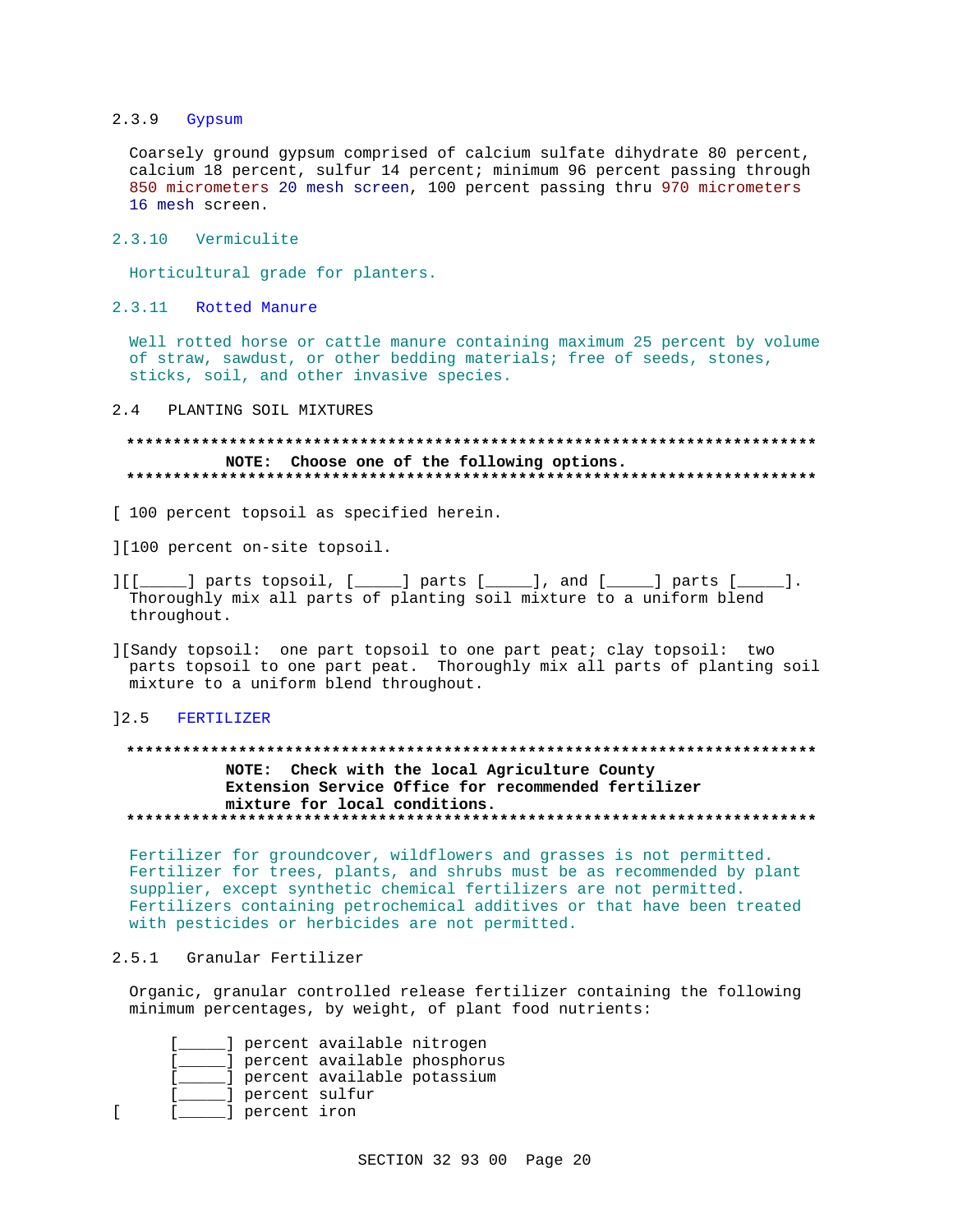#### 12.5.2 Fertilizer Tablets

Organic, plant tablets composed of tightly compressed fertilizer chips forming a tablet that is insoluble in water, is designed to provide a continuous release of nutrients for at least 24 months and contains the following minimum percentages, by weight, of plant food nutrients:

[20] [\_\_\_\_\_] percent available nitrogen [20] [\_\_\_\_\_] percent available phosphorus [5] [\_\_\_\_\_] percent available potassium

#### $2.6$ WEED CONTROL FABRIC

NOTE: Check with the local Agriculture County Extension Service Office for recommended type of membrane for the project area. Specify only one type of membrane for the project. NOTE: Choose one of the following options. 

[2.6.1 Roll Type Polypropylene or Polyester Mats

Fabric must be woven, needle punched or non-woven and treated for protection against deterioration due to ultraviolet radiation. Fabric must be minimum 99 percent opaque to prevent photosynthesis and seed germination from occurring, yet allowing air, water and nutrients to pass thru to the roots. Minimum weight must be 0.11 kg per square meter 5 ounces per square yard with a minimum thickness of 0.50 mm 20 mils with a 20 year (minimum) guarantee.

## ][2.7 DRAINAGE PIPE FOR PLANT PITS AND BEDS

NOTE: Check with the local Agriculture County Extension Service Office for recommended type of drainage pipe. Specify only one type of drainage pipe for the project. NOTE: If Section 33 40 00 STORMWATER UTILITIES is utilized, delete requirements for "DRAINAGE PIPE FOR PLANT PITS AND BEDS." 

[ Plastic polyvinyl chloride pipe, [ \_\_\_\_ ] mm inches in diameter, [unperforated] conforming to ASTM D3034 SDR 35 [perforated] conforming to ASTM D2729. I Plastic HDPE pipe, [\_\_\_\_\_] mm inches in diameter, [unperforated] [perforated].][ Plastic ABS pipe, [\_\_\_\_] mm inches in diameter, [unperforated] [perforated].][ Corrugated plastic drainage tubing, [\_\_\_\_] mm inches in diameter, [unperforated] [perforated] conforming to ASTM F667/F667M. I Clay drain tile, [\_\_\_\_] mm inches in diameter, [unperforated conforming to ASTM C4] [perforated conforming to ASTM C4] [[extra strength] [standard strength] conforming to ASTM C700].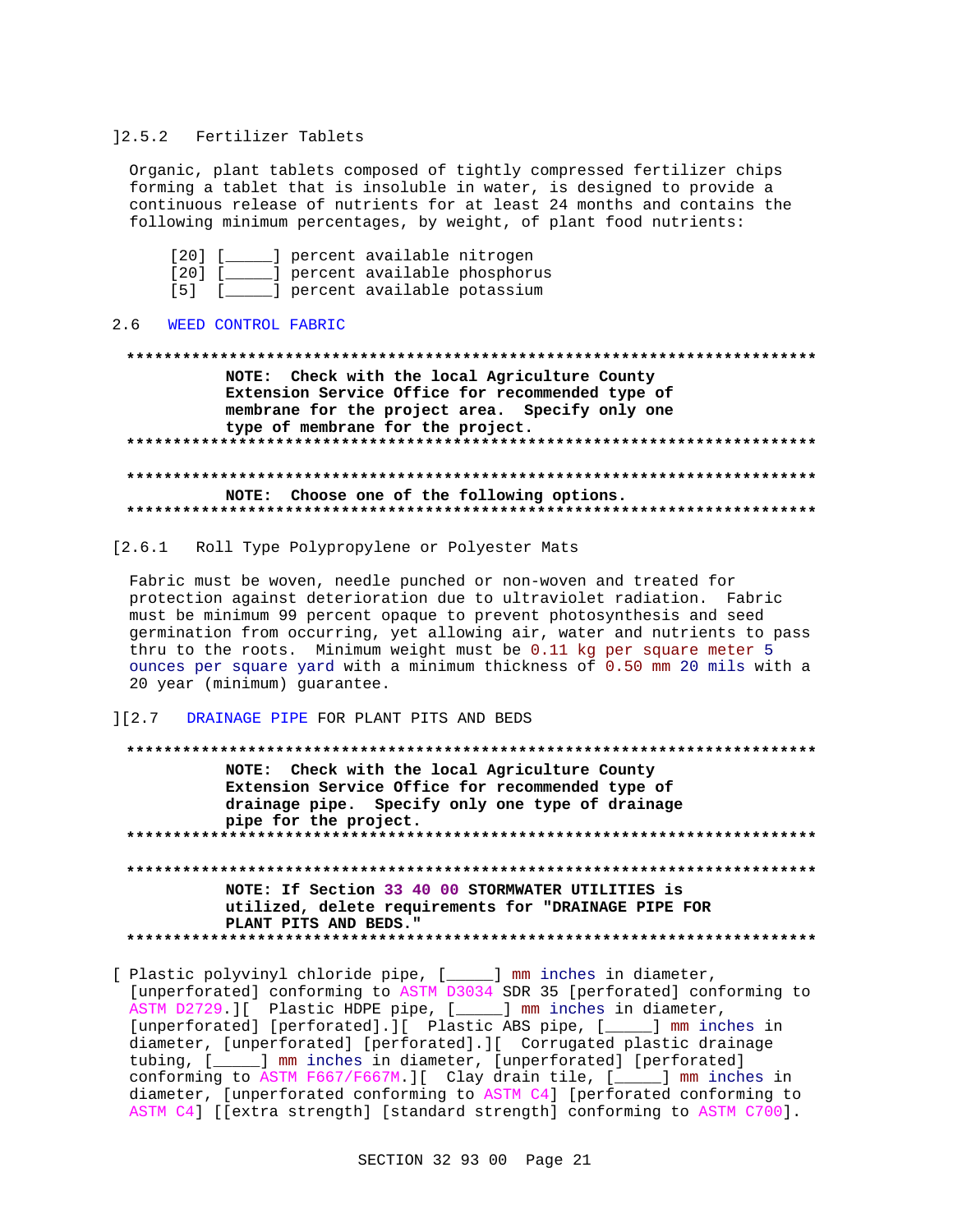#### $112.8$  MULCH

NOTE: Check with the local Agriculture County Extension Service Office for recommended and locally available mulch material. Examine installations design guides if available for approve mulch list. 

Free from noxious weeds, mold, pesticides, or other deleterious materials.

NOTE: Use inert mulch materials only when organic mulch is not available, or when site is located in a dry climate. 

 $[2.8.1]$ Inert Mulch Materials

NOTE: Select desired mulch materials. Use materials with recycled content where appropriate for use. Verify suitability, availability within the region, cost effectiveness and adequate competition before specifying products with recycled content. 

[ Provide [recycled] [stone, ] [riverbank stone, ] [crushed pit-run rock, ] [granite chips, ] [\_\_\_\_\_,] [or other recycled material] complying with ASTM D6155, ranging in size from [\_\_(\_\_\_)] to [\_\_\_(\_\_\_)] mm (inches). [ Provide materials from site and construction waste to the greatest extent possible.]

]]2.8.2 Organic Mulch Materials

NOTE: Hydraulic mulch is an EPA designated product for recycled content. Recycled content percentages listed are recommended by EPA; additional information can be found on the EPA's "Comprehensive Procurement Guidelines (CPG)" page within EPA's website at http://www.epa.gov. 

Provide [wood cellulose fiber, ] [wood chips, ] [shredded hardwood, ] [shredded redwood bark,] [pine straw mulch,] [pine needles,] or [recycled] [ ] from site when available. Wood cellulose fiber must be processed to contain no growth or germination-inhibiting factors, dyed with non-toxic, biodegradable dye to an appropriate color to facilitate visual metering of materials application. Paper-based hydraulic mulch must contain 100 percent post-consumer recycled content. Wood-based hydraulic mulch must contain 100 percent total recovered materials content.

[2.8.3 Recycled Organic Mulch

Recycled mulch may include compost, tree trimmings, or pine needles with a gradation that passes through a 65 by 65 mm  $2-1/2$  by  $2-1/2$  inch screen.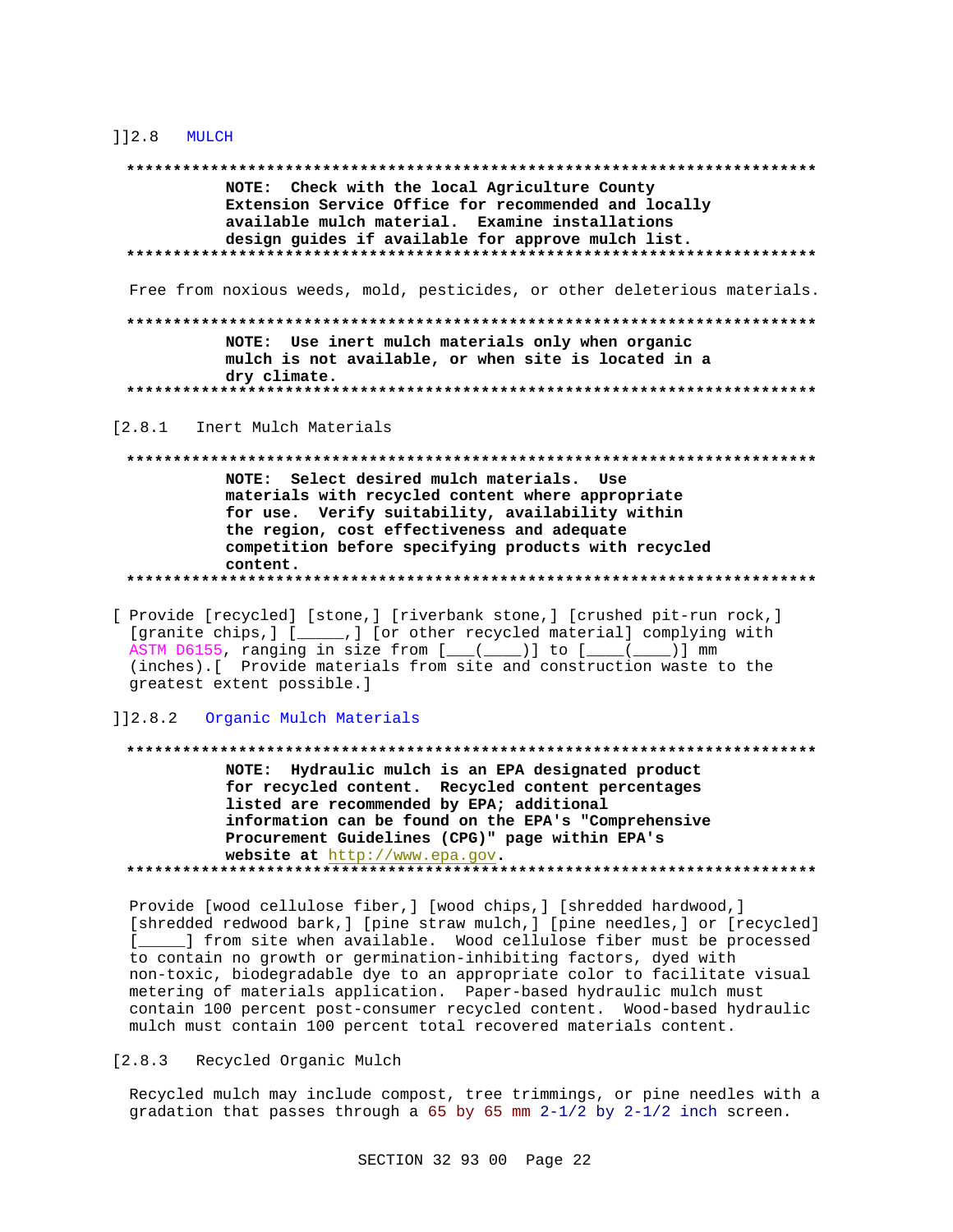It must be cleaned of all sticks a minimum 25 mm one inch in diameter and plastic materials a minimum 75 mm 3 inches length. The material must be treated to retard the growth of mold and fungi.

]2.9 STAKING AND GUYING MATERIAL

- 2.9.1 Staking Material
- 2.9.1.1 Tree Support Stakes

Rough sawn hard wood free of knots, rot, cross grain, bark, long slivers, or other defects that impair strength. Stakes must be minimum 50 mm 2 inches square or 64 mm 2-1/2 inch diameter by 2.4 m 8 feet long, pointed at one end.[ Paint or stain wood stakes dark brown.].

## 2.9.1.2 Ground Stakes

Rough sawn hard wood or plastic, 50 mm 2 inches square are by 0.91 m 3 feet long, pointed at one end.

- 2.9.2 Guying Material
- 2.9.2.1 Guying Wire

12 gauge annealed galvanized steel, ASTM A580/A580M.

2.9.2.2 Guying Cable

Minimum five-strand, 5 mm 3/16 inch diameter galvanized steel cable [plastic coated].

2.9.3 Hose Chafing Guards

New or used 2 ply 19 mm 3/4 inch diameter reinforced rubber or plastic hose, black or dark green, all of same color.

2.9.4 Flags

White [surveyor's plastic tape,] [12.70 mm1/2 inch diameter PVC pipe], [ 150 mm6 inches] [300 mm12 inches] long, fastened to guying wires or cables.

## 2.9.5 Turnbuckles

Galvanized or cadmium-plated steel with minimum 75 mm 3 inch long openings fitted with screw eyes. Eye bolts must be galvanized or cadmium-plated steel with 25 mm one inch diameter eyes and screw length 38 mm 1-1/2 inches, minimum.

2.9.6 Deadmen

## **\*\*\*\*\*\*\*\*\*\*\*\*\*\*\*\*\*\*\*\*\*\*\*\*\*\*\*\*\*\*\*\*\*\*\*\*\*\*\*\*\*\*\*\*\*\*\*\*\*\*\*\*\*\*\*\*\*\*\*\*\*\*\*\*\*\*\*\*\*\*\*\*\*\* NOTE: Avoid the use of concrete or brick materials. \*\*\*\*\*\*\*\*\*\*\*\*\*\*\*\*\*\*\*\*\*\*\*\*\*\*\*\*\*\*\*\*\*\*\*\*\*\*\*\*\*\*\*\*\*\*\*\*\*\*\*\*\*\*\*\*\*\*\*\*\*\*\*\*\*\*\*\*\*\*\*\*\*\***

100 by 200 mm4 by 8 inch rectangular or 200 mm 8 inch diameter by 900 mm 36 inch long, [pine] [fir] [\_\_\_\_\_] wood material.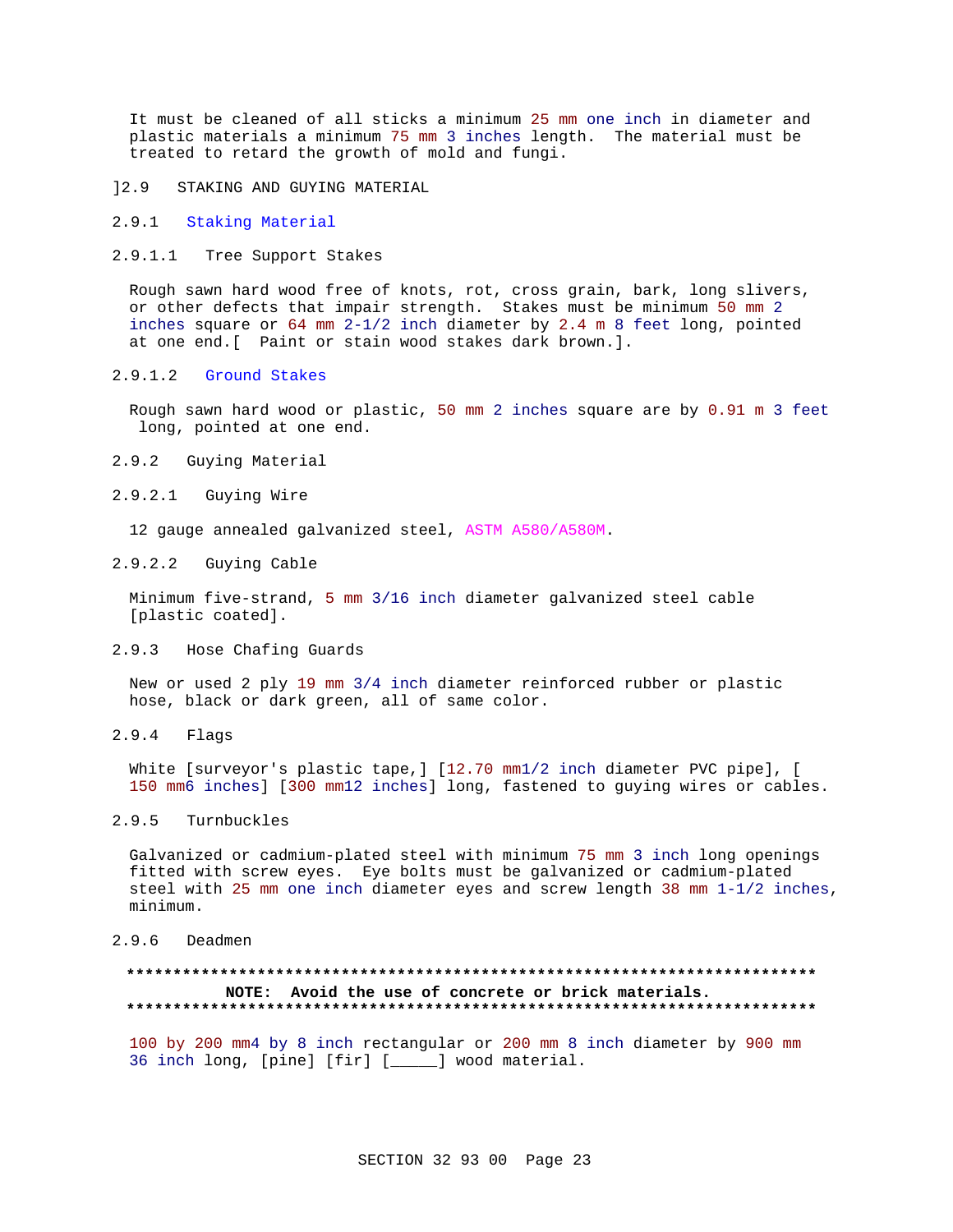## 2.9.7 Metal Anchors

# 2.9.7.1 Driven Anchors

Malleable iron, arrow shaped, galvanized, sized as follows:

| Tree Caliper  | Anchor Size |
|---------------|-------------|
| 50<br>mm      | 75 mm       |
| 75 to 150 mm  | 100 mm      |
| 150 to 200 mm | 150 mm      |
| 200 to 250 mm | 200 mm      |
| 250 to 300 mm | 250<br>mm   |

| Tree Caliper       | Anchor Size |
|--------------------|-------------|
| 2 inches and under | 3 inches    |
| 3 to 6 inches      | 4 inches    |
| 6 to 8 inches      | 6 inches    |
| to 10 inches<br>8  | 8 inches    |
| 10 to 12 inches    | 10 inches   |

# 2.9.7.2 Screw Anchors

Steel, screw type with welded-on 75 mm 3 inch round helical steel plate, minimum 10 mm 3/8 inch diameter, 375 mm 15 inches long.

2.10 EDGING MATERIAL

2.10.1 Wood Edging

**\*\*\*\*\*\*\*\*\*\*\*\*\*\*\*\*\*\*\*\*\*\*\*\*\*\*\*\*\*\*\*\*\*\*\*\*\*\*\*\*\*\*\*\*\*\*\*\*\*\*\*\*\*\*\*\*\*\*\*\*\*\*\*\*\*\*\*\*\*\*\*\*\*\* NOTE: Indicate type of wood, e.g., Redwood, Cypress, Western Red Cedar, [\_\_\_\_\_]. If a decay resistant species is specified, preservative treatment will not be required. Specify decay-resistant species when feasible. \*\*\*\*\*\*\*\*\*\*\*\*\*\*\*\*\*\*\*\*\*\*\*\*\*\*\*\*\*\*\*\*\*\*\*\*\*\*\*\*\*\*\*\*\*\*\*\*\*\*\*\*\*\*\*\*\*\*\*\*\*\*\*\*\*\*\*\*\*\*\*\*\*\***

As specified in Section 06 10 00 ROUGH CARPENTRY. [Redwood] [Cypress] [Western Red Cedar] [\_\_\_\_\_] wood edging must be free of solvent at time of delivery. Minimum 200 by 13 mm 8 by 1/2 inch [treated in accordance with AWPA U1 and AWPA T1 with preservatives conforming to AWPA P5 before installation]. Anchoring stakes must be the same material as wood edging, [13 by 50] [\_\_\_\_\_] mm [1/2 by 2] [\_\_\_\_\_] inches, 300 mm 12 inches long.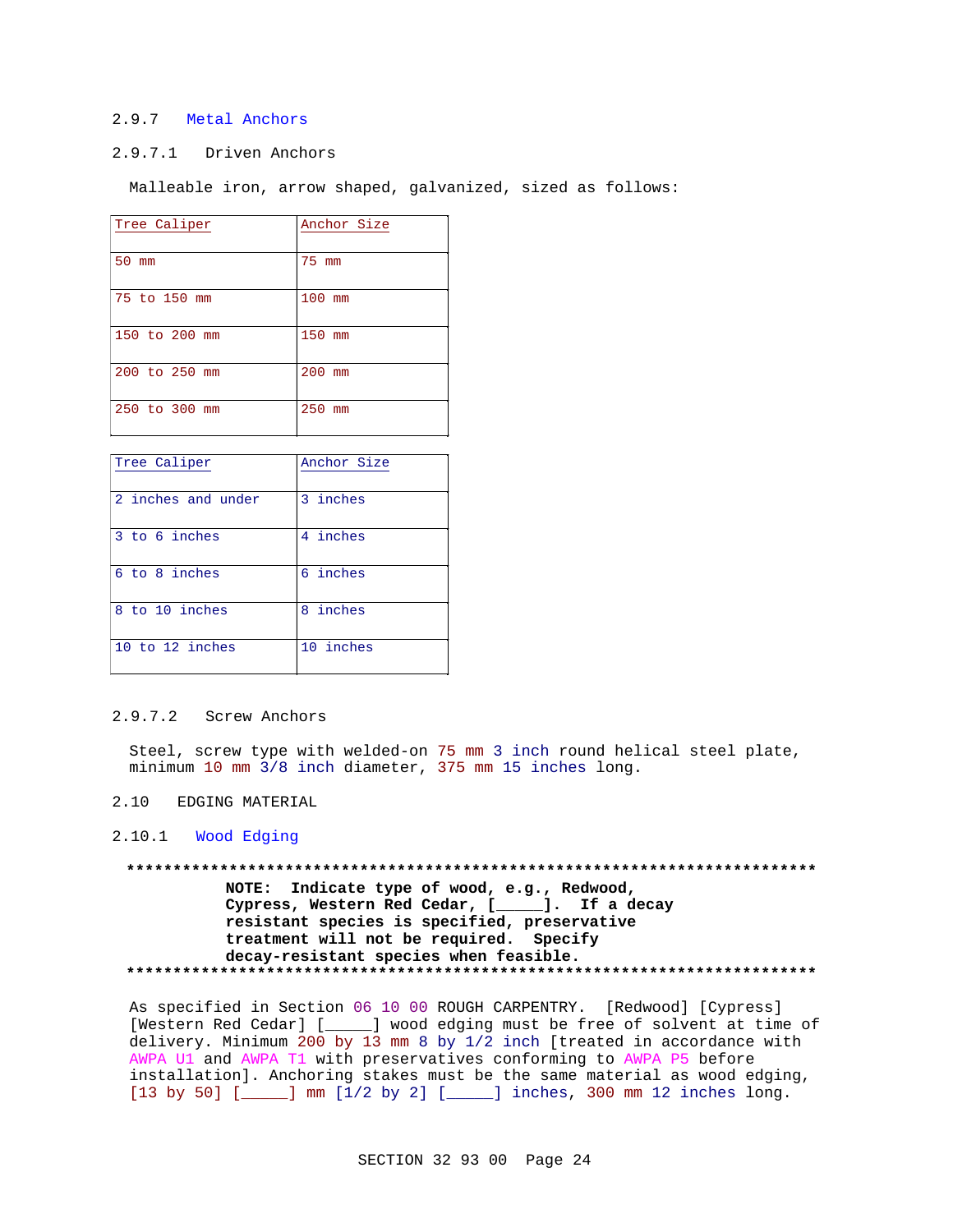**\*\*\*\*\*\*\*\*\*\*\*\*\*\*\*\*\*\*\*\*\*\*\*\*\*\*\*\*\*\*\*\*\*\*\*\*\*\*\*\*\*\*\*\*\*\*\*\*\*\*\*\*\*\*\*\*\*\*\*\*\*\*\*\*\*\*\*\*\*\*\*\*\*\***

**NOTE: Plastic or rubber garden edging, and plastic lumber, are EPA designated products for recycled content. Recycled content percentages listed are recommended by EPA; additional information can be found on the EPA's "Comprehensive Procurement Guidelines (CPG)" page within EPA's website at** http://www.epa.gov**. Research shows that the product is commonly available via US national manufacturers meeting the percentage of recycled content listed below. \*\*\*\*\*\*\*\*\*\*\*\*\*\*\*\*\*\*\*\*\*\*\*\*\*\*\*\*\*\*\*\*\*\*\*\*\*\*\*\*\*\*\*\*\*\*\*\*\*\*\*\*\*\*\*\*\*\*\*\*\*\*\*\*\*\*\*\*\*\*\*\*\*\***

## 2.10.2 Recycled Plastic Edging

Plastic lumber as specified in Section 06 10 00 ROUGH CARPENTRY. 100 percent recycled [polyethylene][\_\_\_\_\_] edging, resistant to insects, termites, boring worms, splintering and rotting, and must not absorb moisture or promote bacterial growth. Minimum [1 by 4][1 by 6][2 by 4][2 by 6][\_\_\_\_\_] inch, capable of bending a minimum [24][36][\_\_\_\_\_] radius, integrally colored [brown][\_\_\_\_\_] with [slip joint][\_\_\_\_\_] connections. Anchors and stakes must be of the same manufacturer and color as the edging.

## 2.10.3 Concrete Edging

[Extruded] [Cast-in-place] [150 by 150] [\_\_\_\_\_] by [\_\_\_\_\_] mm [6 by 6] [\_\_\_\_\_] by [\_\_\_\_\_] inch concrete mowstrip. Provide [tooled] [saw cut] [\_\_\_\_\_] contraction joints to a depth of [19] [\_\_\_\_] mm [3/4] [\_\_\_\_] inch after the surface has been finished. Provide joints every [1500] [\_\_\_\_\_] lineal mm [5] [\_\_\_\_\_] lineal feet. Provide [12.70] [\_\_\_\_\_] mm [1/2] [*\_\_\_\_*] inch thick expansion joints at change of direction and where mowstrip abuts rigid pavement. [Provide [#4] [\_\_\_\_\_] reinforcement bar and other devices necessary to install and secure reinforcement.] Provide a floated finish, then finish with a flexible bristle broom. [20] [\_\_\_\_\_] MPa [2500] [\_\_\_\_\_] psi compressive concrete strength at 28 days as specified under Section 03 30 00 CAST-IN-PLACE CONCRETE.

# [2.11 ANTIDESICCANTS

Sprayable, water insoluble vinyl-vinledine complex which produce a moisture retarding barrier not removable by rain or snow. Film must form at temperatures commonly encountered out of doors during planting season and have a moisture vapor transmission rate (MVT) of the resultant film of maximum 10 grams per 24 hours at 70 percent humidity.

#### ][2.12 EROSION CONTROL MATERIALS

Erosion control material must conform to the following:

## [2.12.1 Erosion Control Blanket

[100 percent agricultural straw][70 percent agricultural straw/30 percent coconut fiber matrix] stitched with a degradable nettings, designed to degrade within [12 months][18 months].

# ][2.12.2 Erosion Control Fabric

Fabric must be knitted construction of polypropylene yarn with uniform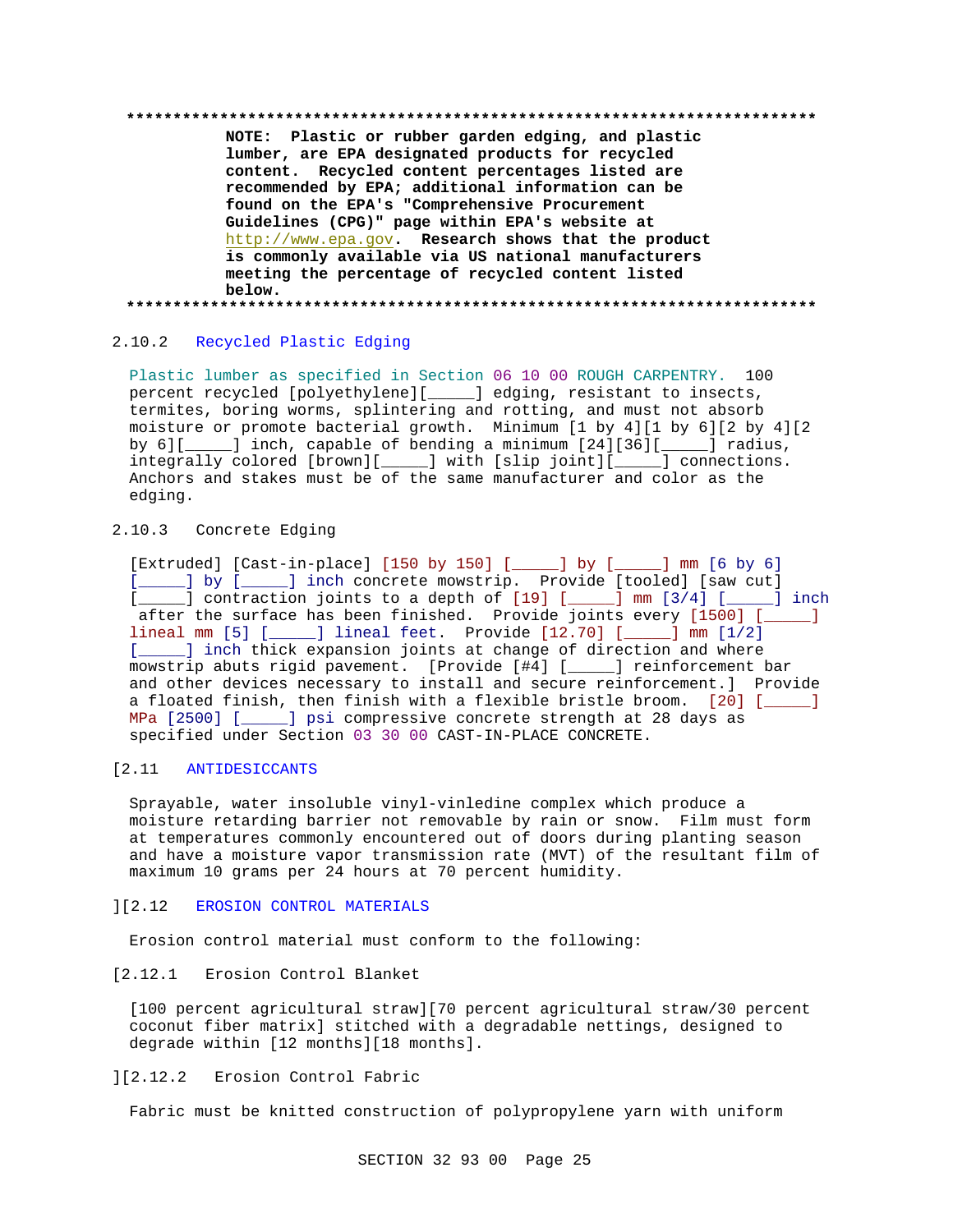mesh openings 19 to 25 mm 3/4 to 1 inch square with strips of biodegradable paper. Filler paper strips must have a minimum life of 6 months.

][2.12.3 Erosion Control Net

Net must be heavy, twisted jute mesh, weighing approximately 605 grams per meter 1.22 pounds per linear yard and 1200 mm 4 feet wide with mesh openings of approximately 25 mm one inch square.

][2.12.4 Hydrophilic Colloids

Hydrophilic colloids must be physiologically harmless to plant and animal life without phytotoxic agents. Colloids must be naturally occurring, silicate powder based, and must form a water insoluble membrane after curing. Colloids must resist mold growth.

]2.12.5 Erosion Control Material Anchors

Erosion control anchors must be as recommended by the manufacturer.

- ][2.13 ROOT CONTROL BARRIER
- [ Flexible and permeable geotextile fabric with permanently attached time-released nodules. Color to be [black] [gray] [\_\_\_\_\_].] [Pre-formed, [round, tapered cylinder] [linear] barrier with integral vertical root deflecting ribs constructed of ultraviolet resistant polypropylene material. Color to be [black] [\_\_\_\_\_].
- ]]2.14 WATER

#### **\*\*\*\*\*\*\*\*\*\*\*\*\*\*\*\*\*\*\*\*\*\*\*\*\*\*\*\*\*\*\*\*\*\*\*\*\*\*\*\*\*\*\*\*\*\*\*\*\*\*\*\*\*\*\*\*\*\*\*\*\*\*\*\*\*\*\*\*\*\*\*\*\*\***

**NOTE: When water is Government furnished, locate the source. Recycled or reclaimed irrigation water may be available through a tertiary treatment plant on or off site. It is preferred that this type of water be used for irrigation whenever possible. Check project specific conditions.**

**Unless otherwise directed, water must be the responsibility of the Contractor. Water source must be potable or non-potable. Non-potable is preferred. If non-potable edit specification accordingly. Source of water must be approved by the Contracting Officer and must be of suitable quality for irrigation, containing no elements toxic to plant life.**

**Coordinate information presented here with Section 01 50 00 TEMPORARY CONSTRUCTION FACILITIES AND CONTROLS. \*\*\*\*\*\*\*\*\*\*\*\*\*\*\*\*\*\*\*\*\*\*\*\*\*\*\*\*\*\*\*\*\*\*\*\*\*\*\*\*\*\*\*\*\*\*\*\*\*\*\*\*\*\*\*\*\*\*\*\*\*\*\*\*\*\*\*\*\*\*\*\*\*\***

Source of water to be approved by Contracting Officer and suitable quality for irrigation and must not contain elements toxic to plant life, including acids, alkalis, salts, chemical pollutants, and organic matter. Use collected storm water or graywater when available.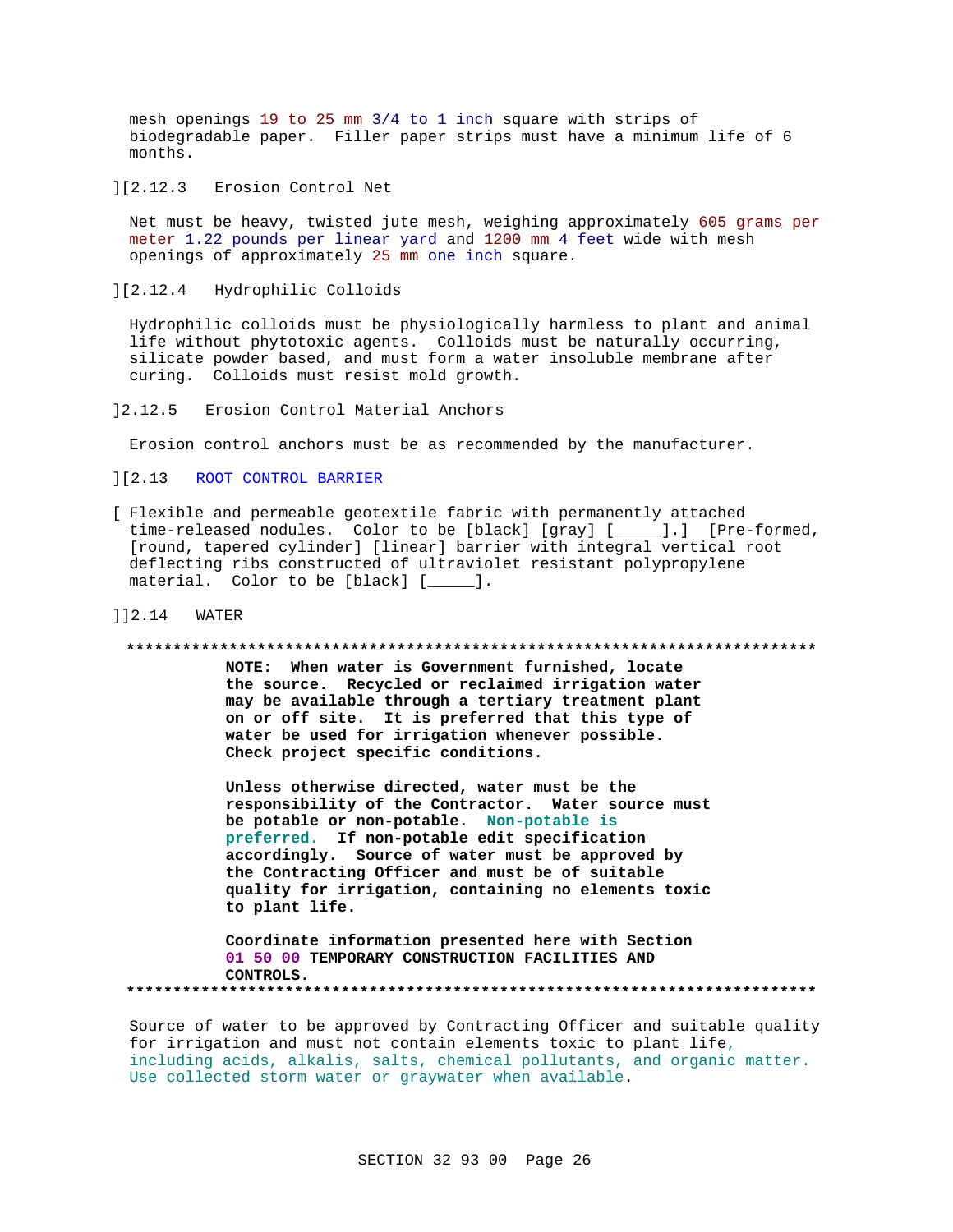### [2.15 MYCORRHIZAL FUNGI INOCULUM

Mycorrhizal fungi inoculum must be composed of multiple-fungus inoculum as recommended by the manufacturer for the plant material specified.

### ]2.16 SOURCE QUALITY CONTROL

The [Contracting Officer][and Landscape Architect of Record] [\_\_\_\_\_] will inspect plant materials at the [project] site and approve them. Tag plant materials for size and quality.

#### PART 3 EXECUTION

## 3.1 EXTENT OF WORK

Provide soil preparation, including [soil conditioners] [and] [soil amendments] prior to planting. Provide [tree,] [shrub,] [vine,] [groundcover,] [seed,] [and] [sod] planting, [post-planting fertilizer,] [edging,] [staking,] [guying,] [weed control fabric,] [erosion control material,] [root control barrier] installation,[\_\_\_\_\_,] [and] [mulch topdressing] of all newly graded finished earth surfaces, unless indicated otherwise, and at all areas inside or outside the limits of construction that are disturbed by the Contractor's operations.

## 3.2 ALTERNATIVE HERBICIDE TREATMENT (SOLARIZING SOIL)

Within 48 hours of subsoil preparation, saturate soil with water to a depth of 914 mm 3 feet. Immediately stake polyethylene sheeting over area to be planted. Stake tightly to surface of soil. Maintain sheeting in place for a minimum of 6 weeks. Immediately after removing sheeting, cover area to be planted with topsoil. Do not till soil prior to applying topsoil.

## 3.3 PREPARATION

## 3.3.1 Protection

Protect existing and proposed landscape features, elements, and sites from damage or contamination. Protect trees, vegetation, and other designated features by erecting high-visibility, reusable construction fencing. Locate fence no closer to trees than the drip line. Plan equipment and vehicle access to minimize and confine soil disturbance and compaction to areas indicated on Drawings.

## 3.3.2 Layout

Stake out approved plant material locations and planter bed outlines on the project site before digging plant pits or beds. The Contracting Officer reserves the right to adjust plant material locations to meet field conditions. Do not plant closer than [300] [600] [900] [\_\_\_\_\_] mm [12] [24] [36] [\_\_\_\_\_] inches to a [building wall, ] [pavement edge, ] [fence or wall edge] [and] [other similar structures]. Provide on-site locations for excavated rock, soil, and vegetation.

## 3.3.3 Erosion Control

Provide erosion control and seeding with native plant species to protect slopes.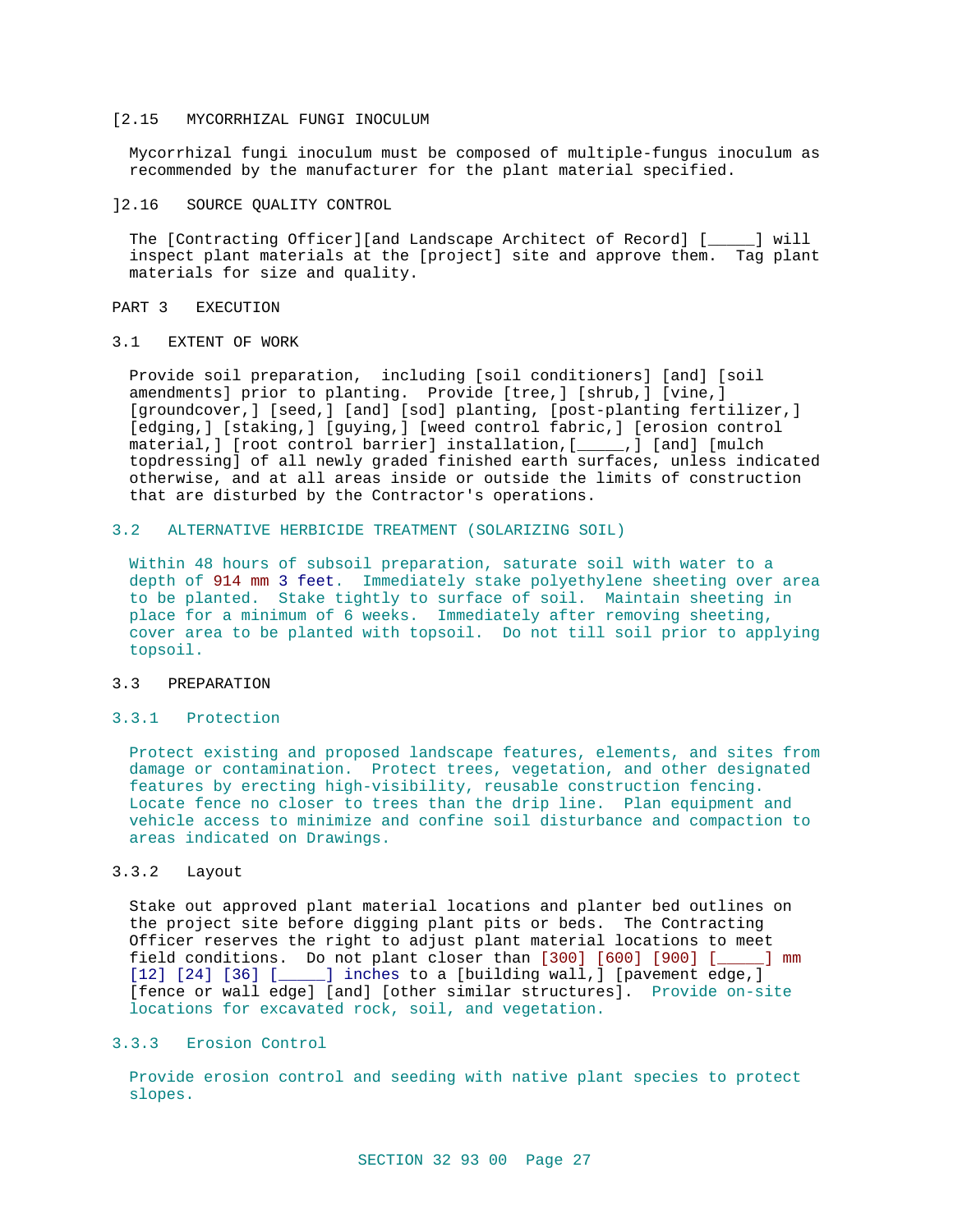## 3.3.4 Soil Preparation

NOTE: Elevation of subgrade will vary depending upon the needs for additional topsoil, mulch topdressing, or other treatment. 

## [3.3.4.1 pH Adjuster Application Rates

## NOTE: Check with the local Agriculture County Extension Service and specify amounts applicable for the project area.

Apply pH adjuster at rates as determined by laboratory soil analysis of the soils at the job site. For bidding purposes only apply at rates for the following:

- $\mathbf{r}$ Lime [\_\_\_\_\_] kg per square meter pounds per acre [\_\_\_\_\_] kg per 100 square meters [\_\_\_\_\_] pounds per 1000 square feet
- $\overline{\phantom{a}}$ Sulfur [\_\_\_\_\_] kg per square meter [\_\_\_\_\_] pounds per acre [\_\_\_\_\_] kg per 100 square meters [\_\_\_\_\_] pounds per 1000 square feet
- Iron [\_\_\_\_\_] kg per square meter [\_\_\_\_\_] pounds per acre [\_\_\_\_\_]  $\overline{\phantom{a}}$ kg per 100 square meters [\_\_\_\_\_] pounds per 1000 square feet
- Aluminum Sulfate [\_\_\_\_\_] kg per square meter [\_\_\_\_] pounds per  $\overline{\phantom{a}}$ acre [\_\_\_\_\_] kg per 100 square meters [\_\_\_\_\_] pounds per 1000 square feet
- ]][3.3.4.2 Soil Conditioner Application Rates

# NOTE: Check with the local Agriculture County Extension Service and specify amounts applicable for the project area.

NOTE: Waste gypsum board must be pulverized and spread evenly over the entire site area. Do not deposit gypsum in areas that lack adequate drainage. Verify appropriate application rates with a landscaping consultant. Application rates may be as high as 22 tons per acre; however, in some areas there may be regulatory restrictions on the disposal of construction waste on site and a variance may be required. 

Apply soil conditioners at rates as determined by laboratory soil analysis of the soils at the job site. For bidding purposes only apply at rates for the following:

 $\Gamma$ 

Peat [\_\_\_\_\_] cubic meters per square meter [\_\_\_\_] cubic yard per acre [\_\_\_\_\_] cubic meters per 100 square meters [\_\_\_\_\_] cubic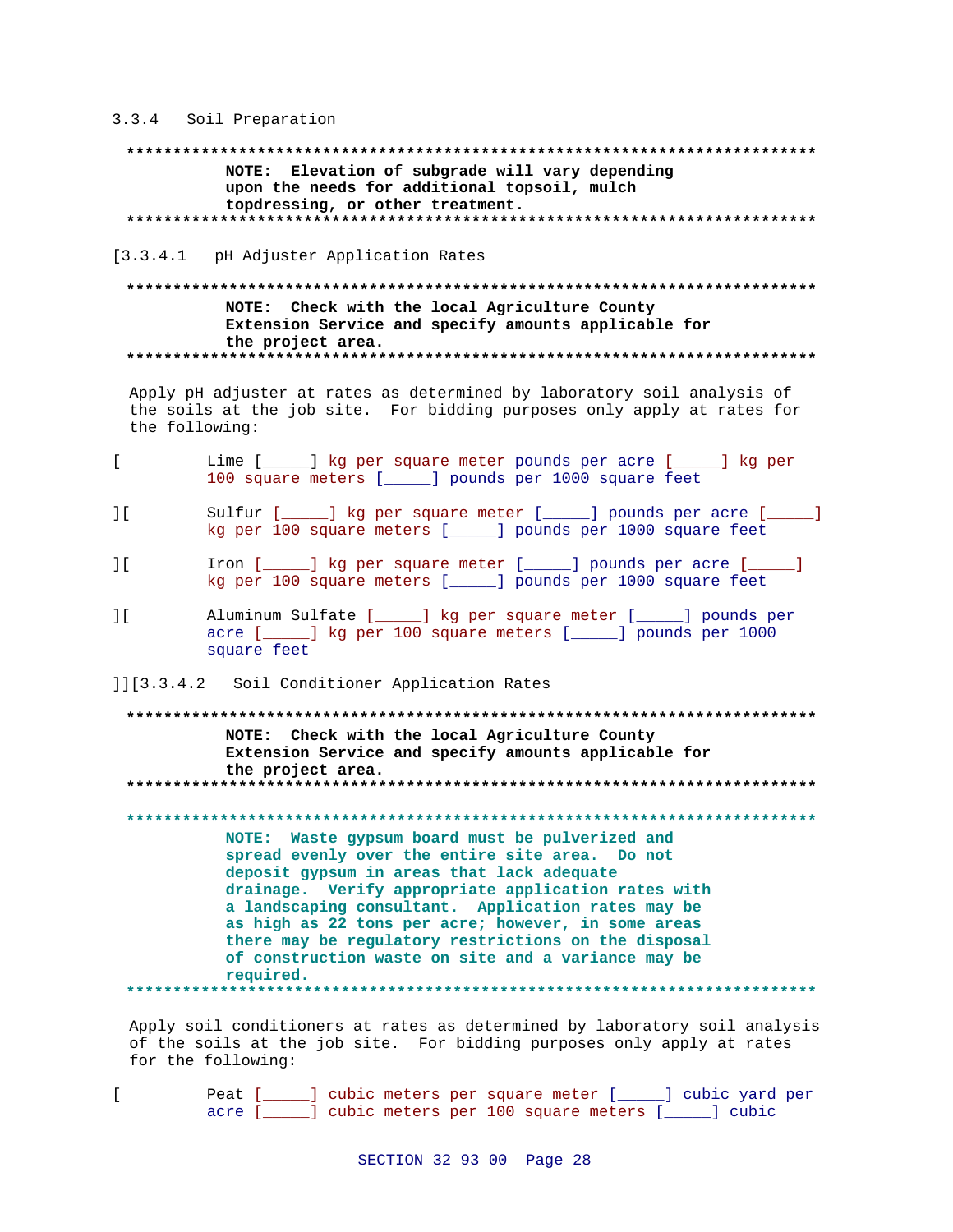yards per 1000 square feet

- ][ Sand [\_\_\_\_\_] cubic meters per square meter [\_\_\_\_\_] cubic yard per acre [\_\_\_\_\_] cubic meters per 100 square meters [\_\_\_\_\_] cubic yards per 1000 square feet
- ][ Compost Derivatives [\_\_\_\_\_] cubic meters per square meter [\_\_\_\_\_] cubic yard per acre [\_\_\_\_\_] cubic meters per 100 square meters [*\_\_\_\_*] cubic yards per 1000 square feet
- ][ Gypsum [\_\_\_\_\_] cubic meters per square meter [\_\_\_\_\_] cubic yard per acre [\_\_\_\_\_] cubic meters per 100 square meters [\_\_\_\_\_] cubic yards per 1000 square feet
- ][ Rotted Manure [\_\_\_\_\_] cubic meters per square meter[\_\_\_\_\_] cubic yard per acre[\_\_\_\_\_] cubic meters per 100 square meters [\_\_\_\_\_] cubic yards per 1000 square feet
- ]]3.3.4.3 Fertilizer Application Rates

**\*\*\*\*\*\*\*\*\*\*\*\*\*\*\*\*\*\*\*\*\*\*\*\*\*\*\*\*\*\*\*\*\*\*\*\*\*\*\*\*\*\*\*\*\*\*\*\*\*\*\*\*\*\*\*\*\*\*\*\*\*\*\*\*\*\*\*\*\*\*\*\*\*\* NOTE: Check with the local Agriculture County Extension Service and specify amounts applicable for the project area. \*\*\*\*\*\*\*\*\*\*\*\*\*\*\*\*\*\*\*\*\*\*\*\*\*\*\*\*\*\*\*\*\*\*\*\*\*\*\*\*\*\*\*\*\*\*\*\*\*\*\*\*\*\*\*\*\*\*\*\*\*\*\*\*\*\*\*\*\*\*\*\*\*\***

Apply fertilizer at rates as determined by laboratory soil analysis of the soils at the job site. For bidding purposes only apply at rates for the following:

[ Organic granular fertilizer [ [\_\_\_\_\_] kg per square meter[\_\_\_\_\_] pounds per acre] [ [\_\_\_\_\_] kg per 100 square meters[\_\_\_\_\_] pounds per 1000 square feet].

]

| [Fertilizer Tablets for Trees and Shrubs] |                          |                   |                  |  |  |
|-------------------------------------------|--------------------------|-------------------|------------------|--|--|
|                                           | [Container/Caliper Size] | [Tablet Size]     | [No. of Tablets] |  |  |
| [Shrub: ]                                 | 11. 11.                  | $\prod_{i=1}^{n}$ |                  |  |  |
| [Tree: ]                                  |                          |                   |                  |  |  |

[3.3.5 Root Control Barrier

# **\*\*\*\*\*\*\*\*\*\*\*\*\*\*\*\*\*\*\*\*\*\*\*\*\*\*\*\*\*\*\*\*\*\*\*\*\*\*\*\*\*\*\*\*\*\*\*\*\*\*\*\*\*\*\*\*\*\*\*\*\*\*\*\*\*\*\*\*\*\*\*\*\*\* NOTE: Contact a local arborist or plant nursery person for projects involving root pruning of existing plant material to determine required amount of root structure to be removed. \*\*\*\*\*\*\*\*\*\*\*\*\*\*\*\*\*\*\*\*\*\*\*\*\*\*\*\*\*\*\*\*\*\*\*\*\*\*\*\*\*\*\*\*\*\*\*\*\*\*\*\*\*\*\*\*\*\*\*\*\*\*\*\*\*\*\*\*\*\*\*\*\*\***

[Install geotextile fabric in the soil in a [vertical] [horizontal] [and] [surrounding] application. Use appropriate holding device to assure fabric position. For vertical or horizontal application, a minimum [50] [\_\_\_\_\_] mm [2] [\_\_\_\_\_] inch soil cover is required over the top [surface] [edge]. A minimum [450] [\_\_\_\_\_] mm [18] [\_\_\_\_\_] inch extension of fabric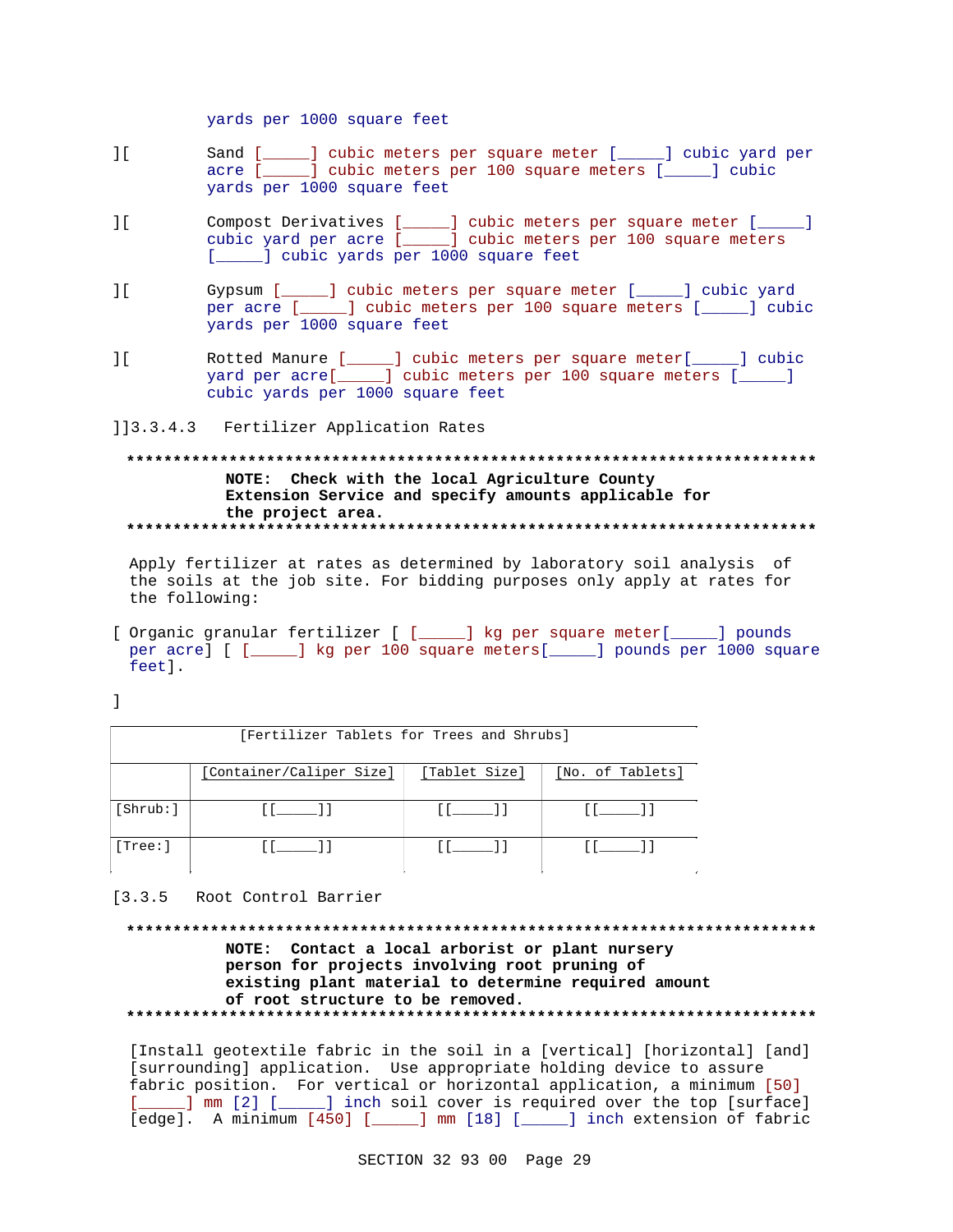beyond the structure area to be protected is required to prevent root growth from growing around fabric edges. [[Install [cylindrical] [linear] polypropylene barrier a minimum [12.70] [25] [\_\_\_\_] mm [1/2] [one] [ \_\_\_\_ ] inch above finish grade to prevent root growth over the barrier. Backfill the outside of the barrier with 19 to 25 mm 3/4 to one gravel a minimum width of [50] [\_\_\_\_\_] [2] [\_\_\_\_\_] inches. For linear barrier application use appropriate device to connect two pieces.]

#### $]$ [3.3.6] Subsoil Drainage for Plant Pits and Beds

# NOTE: Drawings must indicate areas where subsoil drainage will be required to provide for adequate drainage of areas to be planted. NOTE: If Section 33 40 00 STORMWATER UTILITIES is utilized, delete requirements for Subsoil Drainage for Plant Pits and Beds.

Provide as indicated. [ Lay perforated drain pipe with perforations down.] Backfill trenches as specified in Section [31 00 00 EARTHWORK][ 31 23 00.00 20 EXCAVATION AND FILL].

# 13.4 PLANT BED PREPARATION

Verify location of underground utilities prior to excavation. Protect existing adjacent turf before excavations are made. Do not disturb topsoil and vegetation in areas outside those indicated on Drawings. Where planting beds occur in existing turf areas, remove turf to a depth that will ensure removal of entire root system. Measure depth of plant pits from finished grade. Depth of plant pit excavation must be as indicated and provide proper relation between top of root ball and finished grade. Install plant material as specified in paragraph PLANT INSTALLATION. Do not install trees within 10 feet of any utility lines or building walls.

#### PLANT INSTALLATION  $3.5$

 $3.5.1$ Individual Plant Pit Excavation

Excavate pits at least [twice as large][[400] [\_\_\_\_\_] mm[16] [\_\_\_ \_] inches larger] in diameter as the size of ball or container to depth shown.

 $3.5.2$ Plant Beds with Multiple Plants

Excavate plant beds continuously throughout entire bed as outlined to depth shown.

#### $3.5.3$ Handling and Setting

Move plant materials only by supporting the [root ball] [container]. [Set plants on hand compacted layer of prepared backfill soil mixture [150] [\_\_\_\_\_] mm [6] [\_\_\_\_\_] inches thick][Set plants on native soil] and hold plumb in the center of the pit until soil has been tamped firmly around root ball. Set plant materials, in relation to surrounding finish grade,  $[$  [25 to 50] [\_\_\_\_\_] to [\_\_\_\_\_] mm[one to 2] [\_\_\_\_] to [\_\_\_\_\_] inches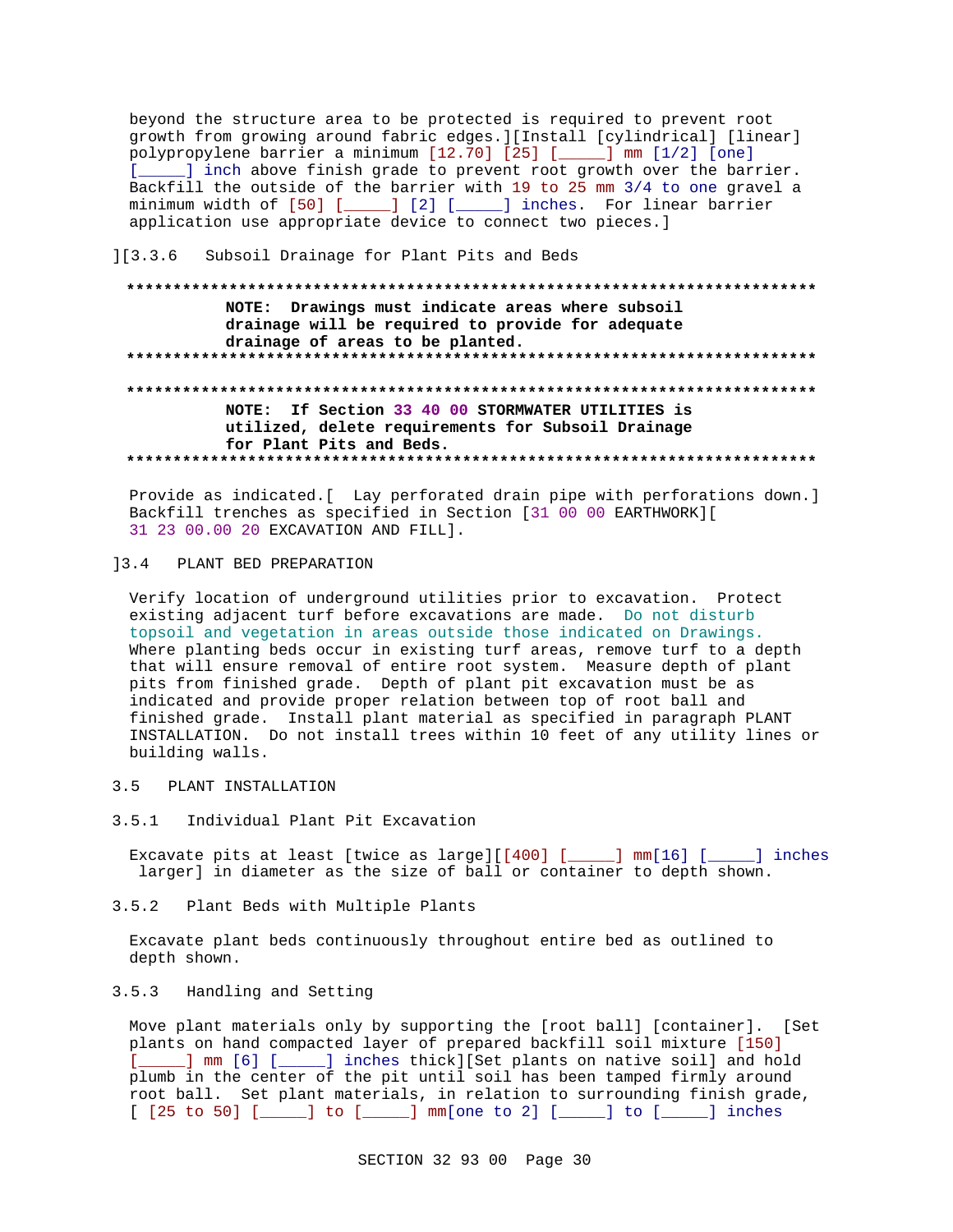above] [[ ] mm inches below] depth at which they were grown in the nursery, collecting field or container. Replace plant material whose root balls are cracked or damaged either before or during the planting process.

Plant material must be set in plant beds according to the drawings. Backfill soil mixture must be placed on previously scarified subsoil to completely surround the root balls, and must be brought to a smooth and even surface, blending to existing areas.

#### $3.5.3.1$ Balled and Burlapped Stock

Backfill with [prepared soil mixture] [topsoil] to approximately half the depth of ball and then tamp and water. Carefully remove or fold back excess burlap and tying materials from the top a minimum 1/3 depth from the top of the rootball. Tamp and complete backfill, place mulch topdressing, and water. Remove wires and non-biodegradable materials from plant pit prior to backfill operations.

#### $3.5.3.2$ Bare-Root Stock

Plant so roots are arranged in a natural position. Place roots in water a minimum of 30 minutes prior to planting. Carefully work [prepared soil mixture] [topsoil] among roots. Tamp remainder of backfill, place mulch topdressing and water.

#### $3.5.3.3$ Container Grown Stock

Remove from container and prevent damage to plant or root system.

#### 3.5.3.4 Ground Covers and Vines

#### \*\*\*\*\*\*\*\*\*\*\*\*\*\*\*\* NOTE: Choose one of the following options. Choose the second option for NAVFAC SE projects.

- [ Plant after placing mulch topdressing. Do not remove plant materials from flats or containers until immediately before planting. Space at intervals indicated. Plant at a depth to sufficiently cover all roots. Start watering areas planted as required by temperature and wind conditions. Apply water at a rate sufficient to ensure thorough wetting of soil to a depth of [150] [\_\_\_\_] mm [6] [\_\_\_\_] inches without run off or puddling. Smooth planting areas after planting to provide even, smooth finish. [Mulch as indicated.]
- ][Smooth planting areas before planting to provide even, smooth finish. Plant after placing weed control fabric and mulch topdressing. Do not remove plant material from flats or containers until immediately before planting. Space at the intervals indicated. Plant at a depth to sufficiently cover all roots. Start watering areas planted as required by temperature and wind conditions. Apply water at a rate sufficient to ensure thorough wetting of soil to a depth of [150] [\_\_\_\_] mm [6] [\_\_\_\_] inches without run off or puddling. Add mulch topdressing as needed.

## ]3.5.4 Earth Mounded Watering Basin for Individual Plant Pits

[ Form with topsoil around each plant by replacing a mound of topsoil around the edge of each plant pit. Watering basins must be 150 mm 6 inches deep for trees and 100 mm 4 inches deep for shrubs. Eliminate basins around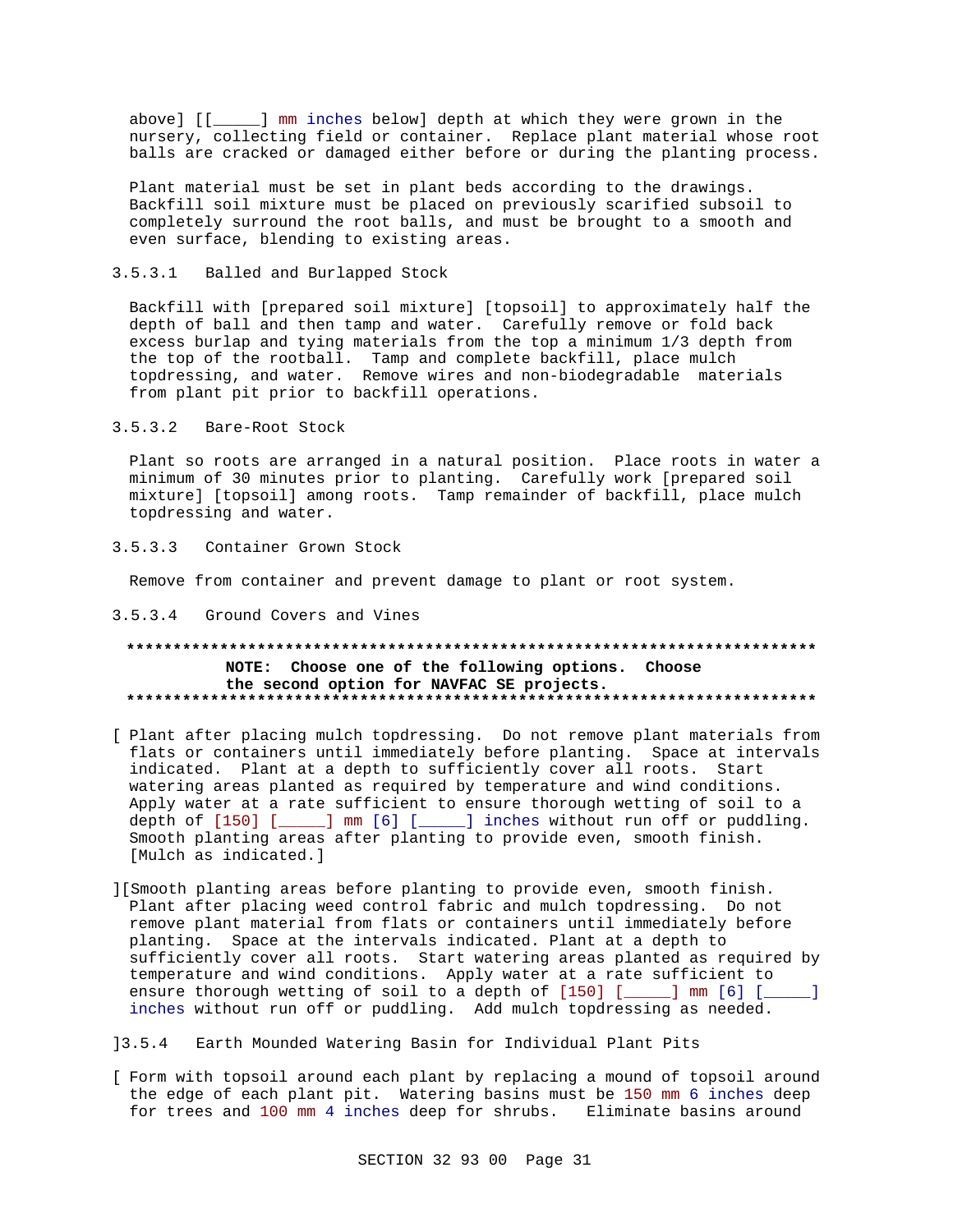plants in plant beds containing multiple plants.

- ][Form with topsoil around each plant by placing a mound of topsoil around the edge of each plant pit. Watering basins must be 150 mm 6 inches deep for trees and 100 mm 4 inches deep for shrubs. Construct watering basin in a 1.4 m 4-1/2 foot diameter circle around specimen (not planted in a close group) trees and shrubs.
- ][3.5.5 Weed Control Fabric Installation

Remove grass and weed vegetation, including roots, from within the area enclosed by edging. Completely cover areas enclosed by edging with specified weed control fabric prior to placing mulch layer. Overlap cut edges [150] [\_\_\_\_\_] mm [6] [\_\_\_\_\_] inches.

][3.5.6 Erosion Control Material

Install in accordance with manufacturer's instructions.

]3.5.7 Placement of Mulch Topdressing

Place specified mulch topdressing on top of weed control fabric covering total area enclosed by edging. Place mulch topdressing to a depth of [75] [**\_\_\_\_\_**] mm [3] [\_\_\_\_\_] inches.

3.5.8 Mulch Topdressing

Provide mulch topdressing over entire planter bed surfaces and individual plant surfaces including earth mound watering basin around plants to a depth of [75] [\_\_\_\_\_] mm [3] [\_\_\_\_\_] inches after completion of plant installation and before watering. Keep mulch out of the crowns of shrubs. Place mulch a minimum 50 to 75 mm 2 to 3 inches[\_\_\_\_\_] away from trunk of shrub or tree. Place on top of any weed control fabric.

[3.5.9 Installation of Edging

Uniformly edge beds of plants to provide a clear cut division line between planted area and adjacent lawn. Construct bed shapes as indicated. Install [wood] [plastic] [concrete] edging material [as indicated] [and] [as per manufacturer's instructions]. [Install edging material in a perfect 1.22 m 4 foot diameter circle inside the 1.37 m 4-1/2 foot watering basin, around individual specimen trees and shrubs not planted in a close group.] Install edging with minimum [25 mmone inch] [\_\_\_\_\_] left above ground level.

]3.5.10 Fertilization

#### **\*\*\*\*\*\*\*\*\*\*\*\*\*\*\*\*\*\*\*\*\*\*\*\*\*\*\*\*\*\*\*\*\*\*\*\*\*\*\*\*\*\*\*\*\*\*\*\*\*\*\*\*\*\*\*\*\*\*\*\*\*\*\*\*\*\*\*\*\*\*\*\*\*\***

**NOTE: Fertilizer planting tablets are the most commonly used and convenient method of pre-planting fertilization. Other types of fertilizer including bone meal or other organic fertilizers or granular fertilizers may be specified when appropriate. Number of tablets or quantity of other fertilizers should be inserted in blanks and should be based on agronomist's recommendations. \*\*\*\*\*\*\*\*\*\*\*\*\*\*\*\*\*\*\*\*\*\*\*\*\*\*\*\*\*\*\*\*\*\*\*\*\*\*\*\*\*\*\*\*\*\*\*\*\*\*\*\*\*\*\*\*\*\*\*\*\*\*\*\*\*\*\*\*\*\*\*\*\*\***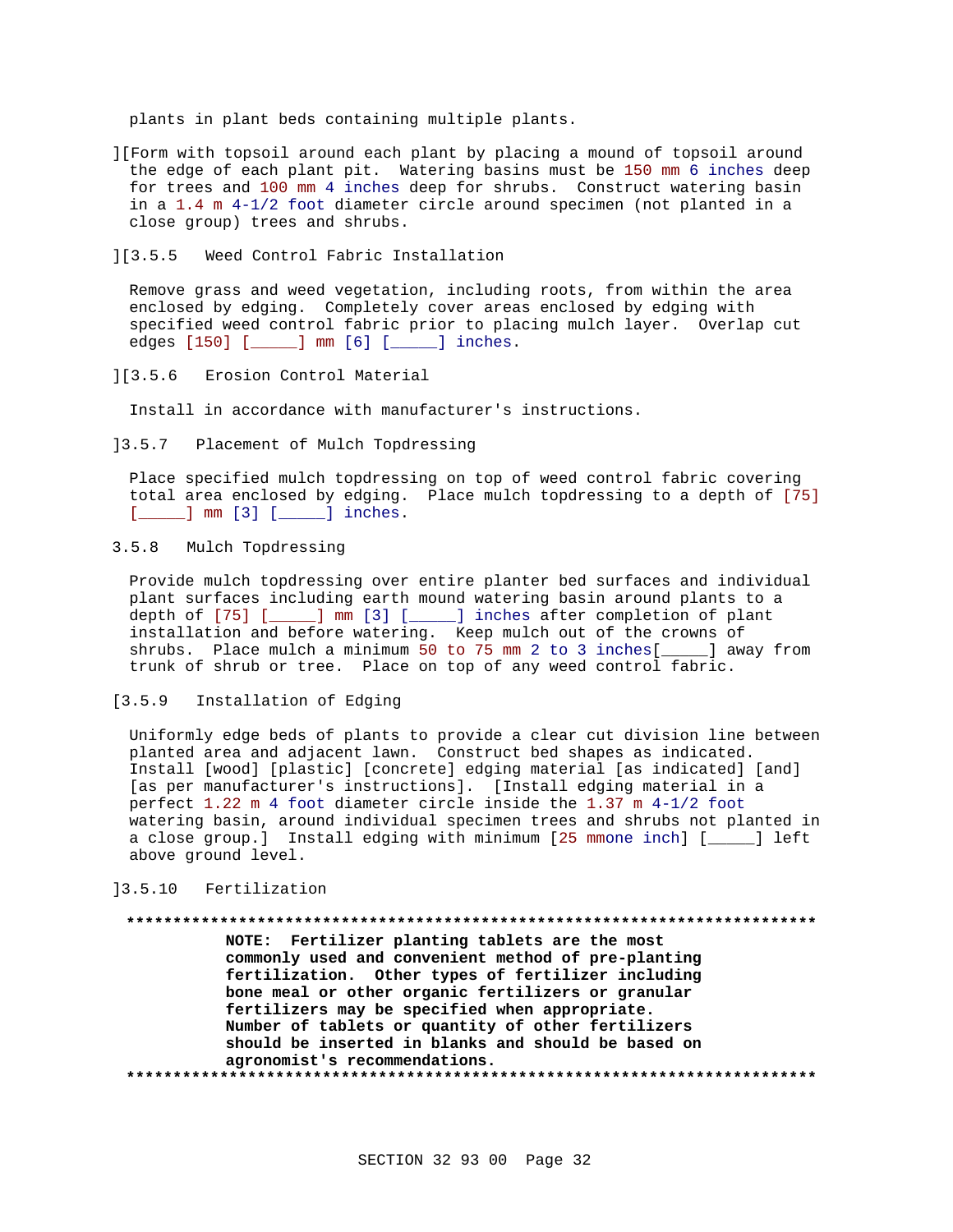## 3.5.10.1 Fertilizer Tablets

Place fertilizer planting tablets evenly spaced around the plant pits to the manufacturer's recommended depth.

## 3.5.10.2 Granular Fertilizer

Apply granular fertilizer as a top coat prior to placing mulch layer and water thoroughly.

3.5.11 Watering

Start watering areas planted as required by temperature and wind conditions. Slow deep watering must be used. Apply water at a rate sufficient to ensure thorough wetting of soil to a depth of [300] [\_\_\_\_\_] mm [12] [\_\_\_\_\_] inches without run off or puddling. Watering of other plant material or adjacent areas must be prevented.

3.5.12 Staking and Guying

## 3.5.12.1 Staking

## **\*\*\*\*\*\*\*\*\*\*\*\*\*\*\*\*\*\*\*\*\*\*\*\*\*\*\*\*\*\*\*\*\*\*\*\*\*\*\*\*\*\*\*\*\*\*\*\*\*\*\*\*\*\*\*\*\*\*\*\*\*\*\*\*\*\*\*\*\*\*\*\*\*\* NOTE: Select methods of staking each tree based on the size and species of the tree and local wind conditions. \*\*\*\*\*\*\*\*\*\*\*\*\*\*\*\*\*\*\*\*\*\*\*\*\*\*\*\*\*\*\*\*\*\*\*\*\*\*\*\*\*\*\*\*\*\*\*\*\*\*\*\*\*\*\*\*\*\*\*\*\*\*\*\*\*\*\*\*\*\*\*\*\*\***

Stake plants with the number of stakes indicated complete with [double strand of 12 gage guy wire] [\_\_\_\_\_] as detailed. Attach [guy wire] [\_\_\_\_\_] half the tree height but not more than 1.5 m 5 feet high. Drive stakes to a depth of [0.80 to 0.91] [\_\_\_\_\_] m [2-1/2 to 3] [\_\_\_\_\_] feet into the ground outside the plant pit. Do not injure the root ball.[ Use hose chafer guards where guy wire comes in contact with tree trunk.]

## 3.5.12.2 Guying

## **\*\*\*\*\*\*\*\*\*\*\*\*\*\*\*\*\*\*\*\*\*\*\*\*\*\*\*\*\*\*\*\*\*\*\*\*\*\*\*\*\*\*\*\*\*\*\*\*\*\*\*\*\*\*\*\*\*\*\*\*\*\*\*\*\*\*\*\*\*\*\*\*\*\* NOTE: Select methods of guying each tree based on the size and species of the tree and local wind conditions. \*\*\*\*\*\*\*\*\*\*\*\*\*\*\*\*\*\*\*\*\*\*\*\*\*\*\*\*\*\*\*\*\*\*\*\*\*\*\*\*\*\*\*\*\*\*\*\*\*\*\*\*\*\*\*\*\*\*\*\*\*\*\*\*\*\*\*\*\*\*\*\*\*\***

Guy plants as indicated. Attach [two strands of guying wire] [guying cable] around the tree trunk at an angle of 0.785 rad 45 degrees at approximately 1/2 of the trunk height [\_\_\_\_\_]. Protect tree trunks with chafing guards where guying [wire] [cable] contacts the tree trunk. Anchor guys to [deadmen wood blocks] [wood ground stakes] [malleable iron anchors] [steel screw anchors]. Fasten flags to each guying [wire] [cable] approximately 2/3 of the distance up from ground level.[ Provide turnbuckles as indicated.]

### 3.5.12.3 Chafing Guards

Use hose chafing guards, as specified where guy [wire] [cable] will contact the plant.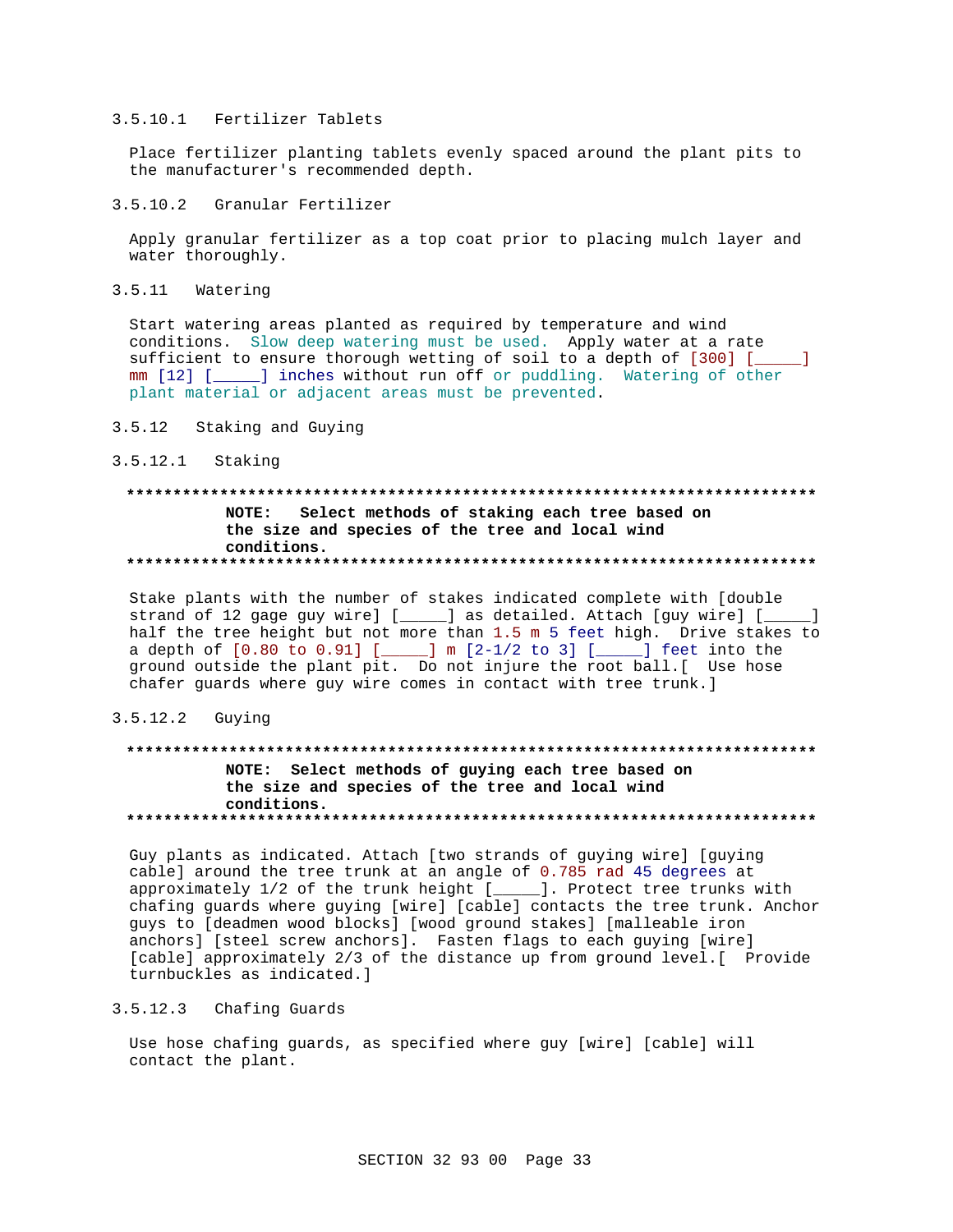## [3.5.12.4 Deadmen

Place deadmen minimum 450 mm 18 inches below ground surface. Place equal distance from tree trunk and around the plant pit.

### ][3.5.12.5 Wood Ground Stakes

Drive wood ground stakes into firm ground outside of plant pit with top of stake flush with ground. Place equal distance from tree trunk and around the plant pit.

## ][3.5.12.6 Iron Anchors

Drive malleable iron anchors into firm ground outside of plant pit a minimum 750 mm 30 inches below finish grade. Place equal distance from tree trunk and around the plant pit.

## ][3.5.12.7 Steel Screw Anchors

Insert steel screw anchors as recommended in manufacturer's data. Place equal distance from tree trunk and around the plant pit.

][3.5.12.8 Flags

Securely fasten flags on each guy [wire] [and][cable] [approximately two-thirds of the distance up from ground level].

## ]3.5.13 Pruning

## **\*\*\*\*\*\*\*\*\*\*\*\*\*\*\*\*\*\*\*\*\*\*\*\*\*\*\*\*\*\*\*\*\*\*\*\*\*\*\*\*\*\*\*\*\*\*\*\*\*\*\*\*\*\*\*\*\*\*\*\*\*\*\*\*\*\*\*\*\*\*\*\*\*\* NOTE: Check with the local Agriculture county Extension Service Office for recommended pruning season for the project area. Insert the dates in the subject paragraph. \*\*\*\*\*\*\*\*\*\*\*\*\*\*\*\*\*\*\*\*\*\*\*\*\*\*\*\*\*\*\*\*\*\*\*\*\*\*\*\*\*\*\*\*\*\*\*\*\*\*\*\*\*\*\*\*\*\*\*\*\*\*\*\*\*\*\*\*\*\*\*\*\*\***

Prune in accordance with safety requirement of TCIA Z133.

# 3.5.13.1 Trees and Shrubs

Remove dead and broken branches. Prune to correct structural defects only. Retain typical growth shape of individual plants with as much height and spread as practical. Do not cut central leader on trees. Make cuts with sharp instruments. Do not flush cut with trunk or adjacent branches. Collars must remain in place. Pruning must be accomplished by trained and experienced personnel and must be accordance with TCIA A300P1.

## 3.5.13.2 Wound Dressing

Do not apply tree wound dressing to cuts.

## 3.6 RESTORATION AND CLEAN UP

## 3.6.1 Restoration

Turf areas, pavements and facilities that have been damaged from the planting operation must be restored to original condition at the Contractor's expense.